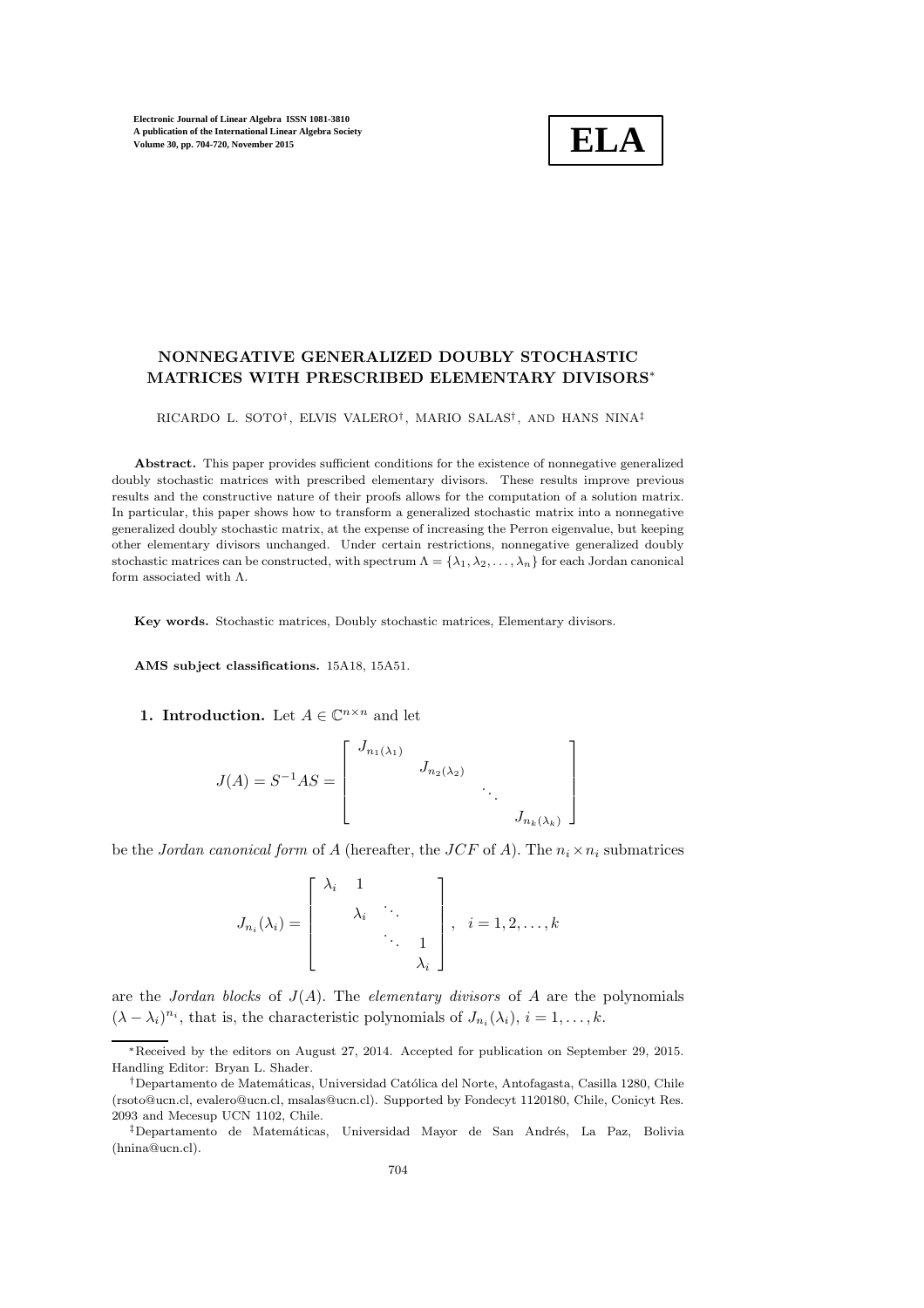**ELA**

Nonnegative Generalized Doubly Stochastic Matrices With Prescribed Elementary Divisors 705

The *nonnegative inverse elementary divisor problem* (hereafter, the *NIEDP*) is the problem of determining necessary and sufficient conditions under which the polynomials  $(\lambda - \lambda_1)^{n_1}, (\lambda - \lambda_2)^{n_2}, \ldots, (\lambda - \lambda_k)^{n_k}, n_1 + \cdots + n_k = n$ , are the *elementary divisors* of an  $n \times n$  nonnegative matrix A (see [\[7,](#page-16-0) [8,](#page-16-1) [9\]](#page-16-2)). The *NIEDP* is closely related to another problem, *the nonnegative inverse eigenvalue problem* (hereafter, the *NIEP*), which is the problem of determining necessary and sufficient conditions for a list of complex numbers  $\Lambda = {\lambda_1, \lambda_2, ..., \lambda_n}$  to be the spectrum of an  $n \times n$ entrywise nonnegative matrix. If there exists a nonnegative matrix A with spectrum Λ, we say that Λ is realizable and that A is the realizing matrix. Both, the *NIEDP and the NIEP* remain unsolved; the *NIEP* has been solved only for  $n \leq 4$ . A number of sufficient conditions or realizability criteria for the existence of a solution for the *NIEP* have been obtained by many authors. In contrast, only a few works are known for the *NIEDP* [\[3,](#page-16-3) [4,](#page-16-4) [5,](#page-16-5) [7,](#page-16-0) [8,](#page-16-1) [14,](#page-16-6) [15,](#page-16-7) [16\]](#page-16-8).

A matrix A has *constant row sums*  $\gamma$  if the sum of the entries in each row is  $\gamma$ . The set of all matrices with constant row sums equal to  $\gamma$  is denoted by  $\mathcal{CS}_{\gamma}$ . It is clear that  $\mathbf{e} = (1, 1, \dots, 1)^T$  is an eigenvector of any matrix  $A \in \mathcal{CS}_{\gamma}$ , corresponding to the eigenvalue  $\gamma$ . A nonnegative matrix A is called *stochastic* if  $A \in \mathcal{CS}_1$  and is called *doubly stochastic* if  $A, A^T \in \mathcal{CS}_1$ . A matrix A is *generalized stochastic* (respectively *generalized doubly stochastic*) if  $A \in \mathcal{CS}_{\lambda_1}$  (respectively  $A, A^T \in \mathcal{CS}_{\lambda_1}$ ). In this paper, we are interested in nonnegative generalized stochastic and doubly stochastic matrices. The relevance of matrices with constant row sums is due to the well known fact that the problem of finding a nonnegative matrix with spectrum  $\Lambda = {\lambda_1, \ldots, \lambda_n}$ is equivalent to the problem of finding a nonnegative matrix in  $\mathcal{CS}_{\lambda_1}$  with spectrum Λ.

<span id="page-1-0"></span>In [\[7\]](#page-16-0), Minc proves the following result:

Theorem 1.1. [\[7\]](#page-16-0) *Given a diagonalizable positive (diagonalizable positive doubly stochastic) matrix* A, *there exists a positive (positive doubly stochastic) matrix with the same spectrum as* A, *and with arbitrarily prescribed elementary divisors, provided that elementary divisors corresponding to nonreal eigenvalues occur in conjugate pairs.*

Of course Theorem [1.1](#page-1-0) also holds for diagonalizable positive generalized stochastic (diagonalizable positive generalized doubly stochastic) matrices. Usually for the *NIEDP,* instead of a diagonalizable positive generalized stochastic (diagonalizable positive generalized doubly stochastic) matrix, we are given a list of polynomials

$$
(\lambda - \lambda_1), (\lambda - \lambda_2)^{n_2}, \dots, (\lambda - \lambda_k)^{n_k}, n_2 + \dots + n_k = n - 1,
$$

or a list of complex numbers  $\Lambda = {\lambda_1, \lambda_2, ..., \lambda_n}$ , from which we want to construct a nonnegative or positive generalized stochastic or generalized doubly stochastic matrix with the given polynomials as its elementary divisors. In this work, we show that under certain restrictions on the spectrum, it is possible to construct a diagonaliz-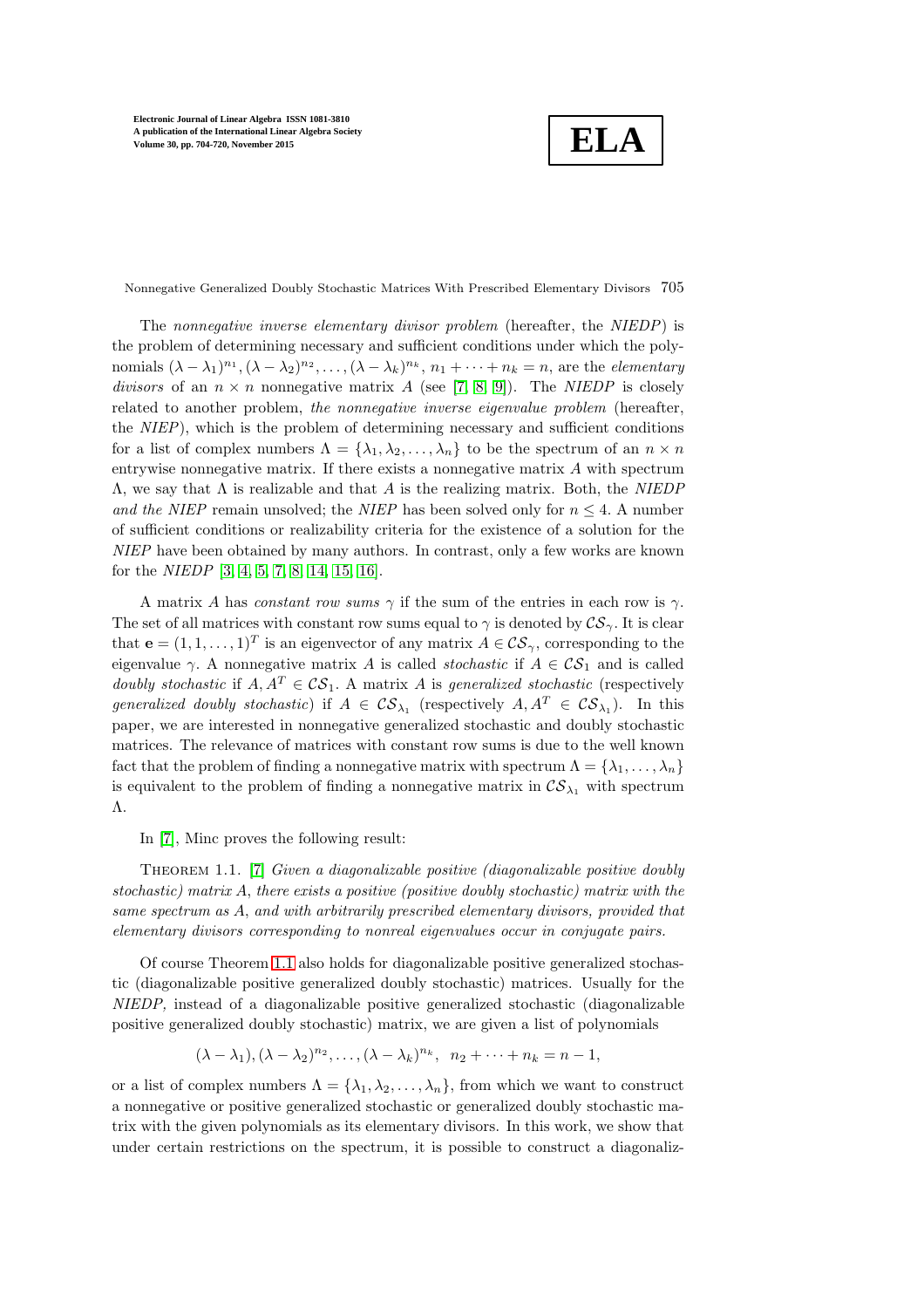

### 706 R.L. Soto, E. Valero, M. Salas, and H. Nina

able positive generalized doubly stochastic matrix with prescribed spectrum  $\Lambda$ . Then, in this case, from Theorem [1.1,](#page-1-0) we may guarantee the existence and construction of a positive generalized doubly stochastic matrix with spectrum  $\Lambda$  and arbitrarily prescribed elementary divisors.

The following perturbation result, due to Rado and introduced by Perfect in [\[11\]](#page-16-9), shows how to change r eigenvalues of an  $n \times n$  matrix, via a rank r perturbation, without changing any of the remaining  $n - r$  eigenvalues. This result has been employed with success in connection with the *NIEP,* to derive sufficient conditions for the existence and construction of nonnegative matrices with prescribed spectrum (see [\[11,](#page-16-9) [17\]](#page-16-10) and the references therein):

<span id="page-2-0"></span>THEOREM 1.2. [\[11\]](#page-16-9) Let A be an  $n \times n$  arbitrary matrix with spectrum  $\Lambda =$  $\{\lambda_1, \ldots, \lambda_n\}$ . Let  $X = [\mathbf{x}_1 | \cdots | \mathbf{x}_r]$  be such that  $rank(X) = r$  and  $A\mathbf{x}_i = \lambda_i \mathbf{x}_i$ ,  $i = 1, \ldots, r, r \leq n$ . Let C be an  $r \times n$  arbitrary matrix. Then  $A + XC$  has eigenvalues  $\mu_1, \ldots, \mu_r, \lambda_{r+1}, \ldots, \lambda_n$ , where  $\mu_1, \ldots, \mu_r$  are eigenvalues of the matrix  $\Omega + CX$  with  $\Omega = diag\{\lambda_1, \ldots, \lambda_r\}.$ 

The case  $r = 1$  in Theorem [1.2,](#page-2-0) constitute the well known Brauer Theorem [\[2,](#page-16-11) Theorem 27], which has also been successfully employed in connection with the *NIEP* (see [\[10,](#page-16-12) [12,](#page-16-13) [13\]](#page-16-14) and the references therein).

<span id="page-2-1"></span>THEOREM 1.3. [\[2\]](#page-16-11) Let A be an  $n \times n$  arbitrary matrix with eigenvalues  $\lambda_1, \lambda_2, \ldots,$  $\lambda_n$ . Let **v** be an eigenvector of A corresponding to  $\lambda_k$  and let **q** be any *n*-dimensional *vector.* Then the matrix  $A + \mathbf{v} \mathbf{q}^T$  has eigenvalues  $\lambda_1, \ldots, \lambda_{k-1}, \lambda_k + \mathbf{v}^T \mathbf{q}, \lambda_{k+1}, \ldots, \lambda_n$ .

<span id="page-2-2"></span>Let A and its  $JCF$   $J(A)$  be given. The following result, from [\[14\]](#page-16-6), describes the  $JCF$  of  $A + \mathbf{eq}^T$ .

LEMMA 1.4. [\[14\]](#page-16-6) *Let*  $A \in \mathcal{CS}_{\lambda_1}$  *with*  $JCF$   $J(A) = S^{-1}AS$ . Let  $\mathbf{q}^T = (q_1, \ldots, q_n)$ *and*  $\lambda_1 + \sum^n$  $\sum_{i=1}^{n} q_i \neq \lambda_i, i = 2, \ldots, n$ . Then  $A + \mathbf{eq}^T$  has  $JCF$   $J(A) + \left(\sum_{i=1}^{n} q_i \neq \lambda_i\right)$  $\sum_{i=1} q_i$  $\overline{\phantom{0}}$ E11*.In particular, if*  $\sum_{n=1}^{\infty}$  $\sum_{i=1} q_i = 0$ , A and  $A + \mathbf{eq}^T$  are similar.

In [\[14,](#page-16-6) [15\]](#page-16-7), by using the Brauer and Rado perturbation results, the authors have obtained constructive sufficient conditions for the existence of nonnegative and positive matrices with constant rows sum and prescribed elementary divisors. The novelty in this paper is that we may also construct, under certain restrictions, nonnegative (positive) generalized doubly stochastic matrices with prescribed elementary divisors. Thus, in this paper, we give sufficient conditions for the existence and construction of a nonnegative (positive) generalized doubly stochastic matrix with certain prescribed elementary divisors. In particular, in Section 2, by applying the Brauer perturbation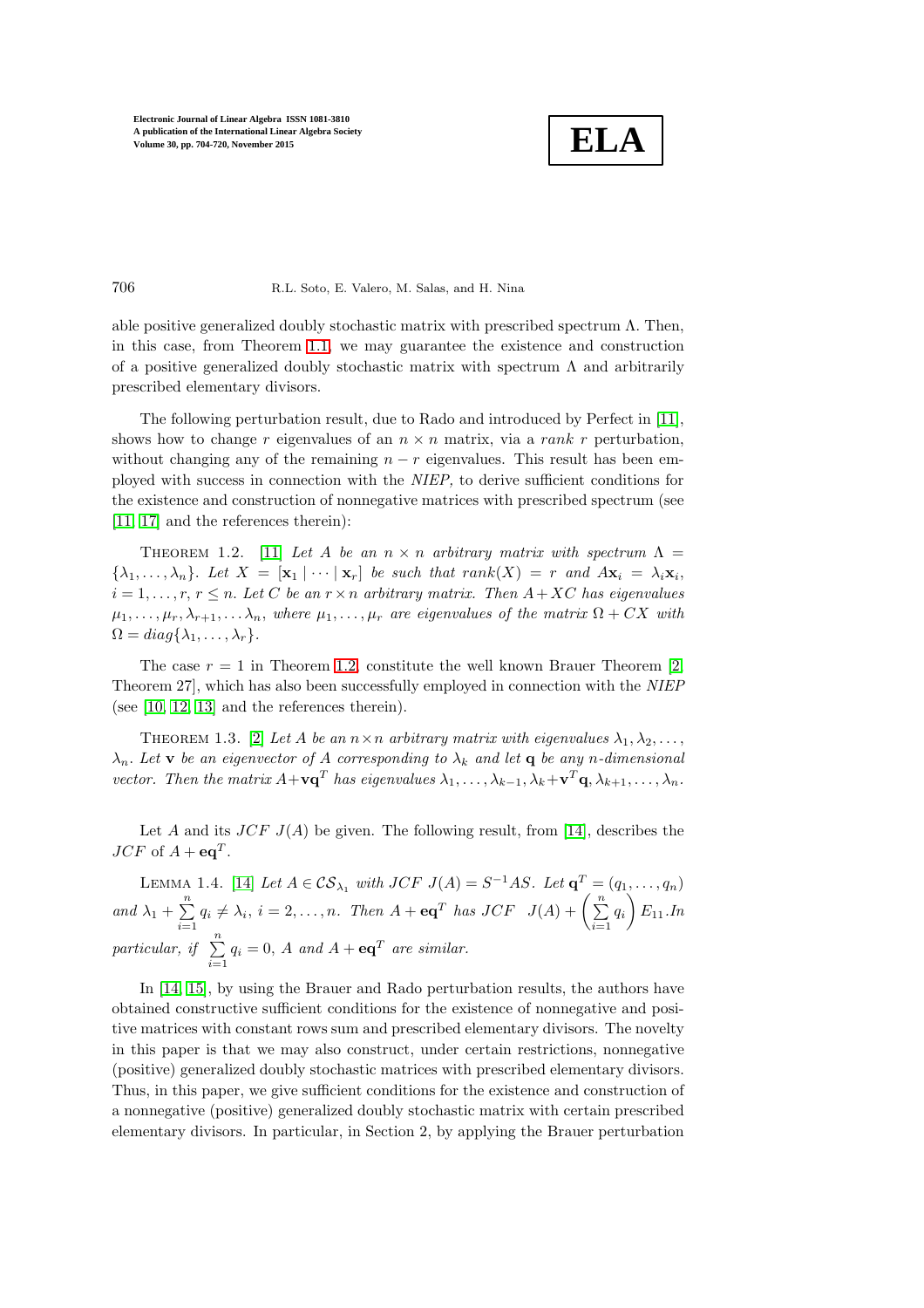**ELA**

Nonnegative Generalized Doubly Stochastic Matrices With Prescribed Elementary Divisors 707

result, we show how to transform a generalized stochastic matrix with given elementary divisors into a nonnegative (positive) generalized doubly stochastic matrix, without changing the elementary divisors. In Section 3, by applying the Rado perturbation result, we show how to construct nonnegative (positive) generalized doubly stochastic matrices with certain prescribed elementary divisors. According to Minc (see [\[9\]](#page-16-2)), the positivity condition on A is essential for the proof of Theorem [1.1](#page-1-0) and it is not known if the result holds without this condition. In Section 4, we show that under certain restrictions on the spectrum, the positivity condition on A can be relaxed to A being nonnegative irreducible with a positive row or column.

2. Generalized doubly stochastic matrices with prescribed elementary divisors I. In this section, we consider a list of complex numbers  $\Lambda = {\lambda_1, \lambda_2, ..., \lambda_n}$ satisfying certain conditions, and show how to construct a nonnegative generalized doubly stochastic matrix with spectrum  $\Lambda$  and prescribed elementary divisors. To date, the Brauer perturbation result (Theorem [1.3\)](#page-2-1) has been exploited with success to obtain sufficient conditions for the existence and construction of nonnegative generalized stochastic matrices with prescribed elementary divisors (see [\[14,](#page-16-6) [15\]](#page-16-7)). The novelty here is that we may also apply the Brauer result to transform a generalized stochastic matrix, not necessarily nonnegative, with given elementary divisors, into a nonnegative (positive) generalized doubly stochastic matrix, at the expense of increasing (or decreasing) the Perron eigenvalue  $\lambda_1$  to  $\lambda_1 + \alpha$ , but keeping other elementary divisors unchanged. In particular, under certain conditions, we obtain, from a generalized stochastic matrix A, a nonnegative generalized doubly stochastic matrix with same spectrum and elementary divisors as A (that is, with no increase in the Perron eigenvalue). This is what the following result does. Since the result and its proof are somewhat involved, we start with the following example in order to illustrate the ideas and the constructive procedure followed in the proof.

EXAMPLE 2.1. Let  $\Lambda = {\lambda_1, 2, 2, -1 + i, -1 - i, -1 + i, -1 - i}$ . We want to construct a nonnegative generalized doubly stochastic matrix with elementary divisors  $(\lambda - \lambda_1), (\lambda + 2)^2, ((\lambda + 1)^2 + 1)^2$ . We start with the 7 × 7 initial matrix A, with constant row sums  $\lambda_1$  and the desired  $JCF$ :

$$
A = \begin{bmatrix} \lambda_1 & 0 & 0 & 0 & 0 & 0 & 0 \\ \lambda_1 - 2 - \epsilon & 2 & \epsilon & 0 & 0 & 0 & 0 \\ \lambda_1 - 2 & 0 & 2 & 0 & 0 & 0 & 0 \\ \lambda_1 & 0 & 0 & -1 & 1 & 0 & 0 \\ \lambda_1 + 2 - \epsilon & 0 & 0 & -1 & -1 & \epsilon & 0 \\ \lambda_1 & 0 & 0 & 0 & 0 & -1 & 1 \\ \lambda_1 + 2 & 0 & 0 & 0 & 0 & -1 & -1 \end{bmatrix}
$$

.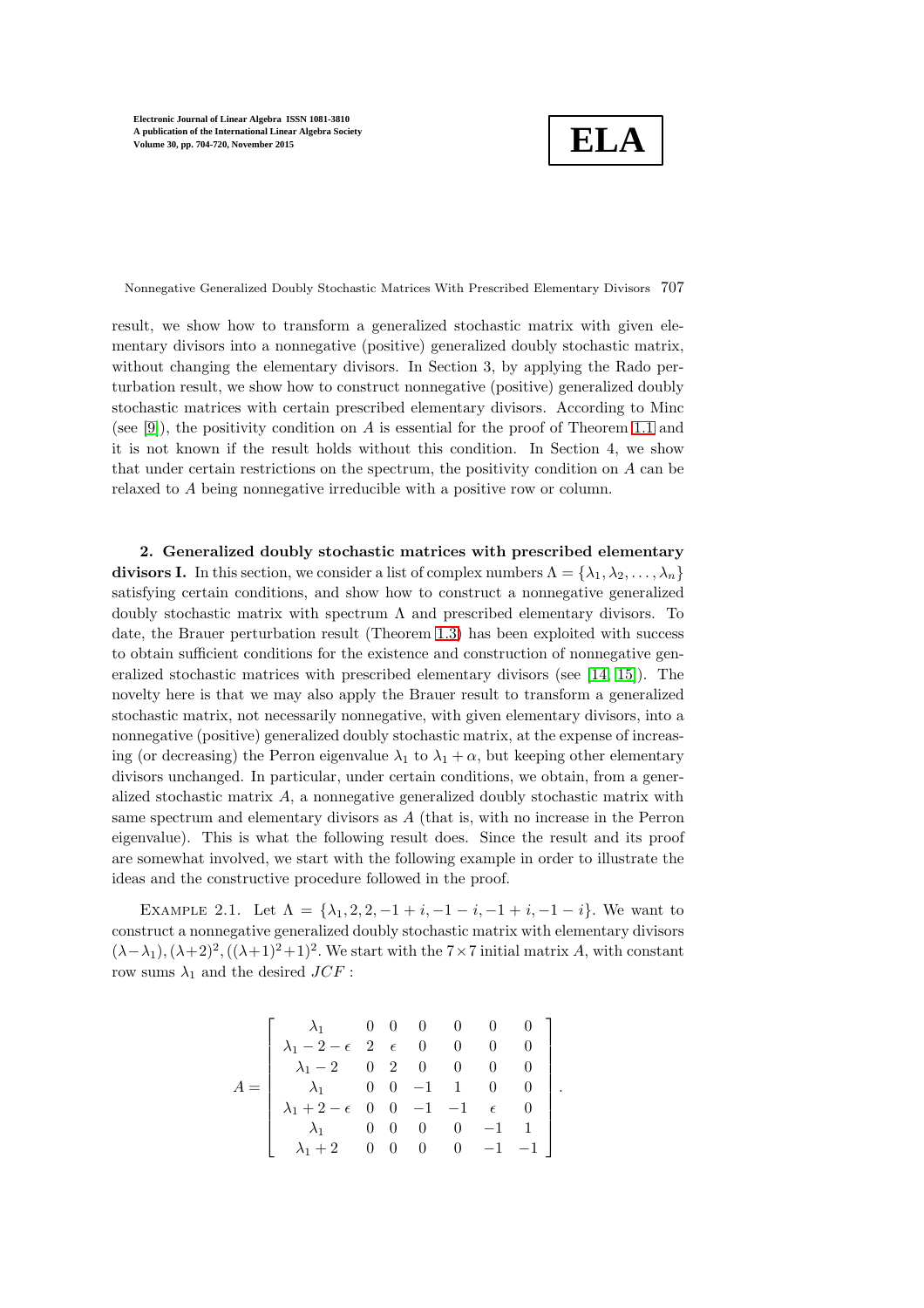

### 708 R.L. Soto, E. Valero, M. Salas, and H. Nina

Now we apply the Brauer Theorem (Theorem [1.3\)](#page-2-1) to transform A into a nonnegative matrix  $A' = A + \mathbf{er}^T \in \mathcal{CS}_{\lambda_1}$ , where for  $\epsilon = -1$ ,

$$
\mathbf{r}^T = \left( -\sum_{k=2}^7 r_k, r_2, \dots, r_7 \right)
$$
  
= (-5, 0, 1, 1, 1, 1, 1).

Then we obtain

$$
A' = A + \mathbf{e} \mathbf{r}^T = \begin{bmatrix} \lambda_1 - 5 & 0 & 1 & 1 & 1 & 1 & 1 \\ \lambda_1 - 6 & 2 & 0 & 1 & 1 & 1 & 1 \\ \lambda_1 - 7 & 0 & 3 & 1 & 1 & 1 & 1 \\ \lambda_1 - 5 & 0 & 1 & 0 & 2 & 1 & 1 \\ \lambda_1 - 2 & 0 & 1 & 0 & 0 & 0 & 1 \\ \lambda_1 - 5 & 0 & 1 & 1 & 1 & 0 & 2 \\ \lambda_1 - 3 & 0 & 1 & 1 & 1 & 0 & 0 \end{bmatrix},
$$

which, by Lemma [1.4](#page-2-2) is a nonnegative, generalized stochastic matrix for all  $\lambda_1 \ge 7$ , with the same elementary divisors as A. We now describe how to perturb  $A'$  to make it nonnegative generalized doubly stochastic. We define

$$
\mathbf{q}^T = \left(-\sum_{k=2}^7 q_k, q_2, \dots, q_7\right), \text{ with}
$$
  
\n
$$
q_k = \frac{1}{7}(\lambda_1 - Re\lambda_k - Im\lambda_k - 7r_k - \epsilon) \text{ for } k = 3, 6 \text{ in } A,
$$
  
\n
$$
q_k = \frac{1}{7}(\lambda_1 - Re\lambda_k - Im\lambda_k - 7r_k) \text{ for } k = 2, 4, 5, 7 \text{ in } A.
$$

Then we have

$$
q_2 = \frac{1}{7}(\lambda_1 - 2), \ q_3 = \frac{1}{7}(\lambda_1 - 8), \ q_4 = \frac{1}{7}(\lambda_1 - 5)
$$
  

$$
q_5 = \frac{1}{7}(\lambda_1 - 7), \ q_6 = \frac{1}{7}(\lambda_1 - 4), \ q_7 = \frac{1}{7}(\lambda_1 - 7)
$$
  

$$
q_1 = -\sum_{k=2}^7 q_k = -\frac{1}{7}(6\lambda_1 - 33),
$$

and

$$
B = A' + \mathbf{e}\mathbf{q}^T
$$

will be nonnegative generalized doubly stochastic, with same elementary divisors as A, provided

$$
\lambda_1 - 7 - \frac{1}{7}(6\lambda_1 - 33) \ge 0
$$
, that is  $\lambda_1 \ge 16$ .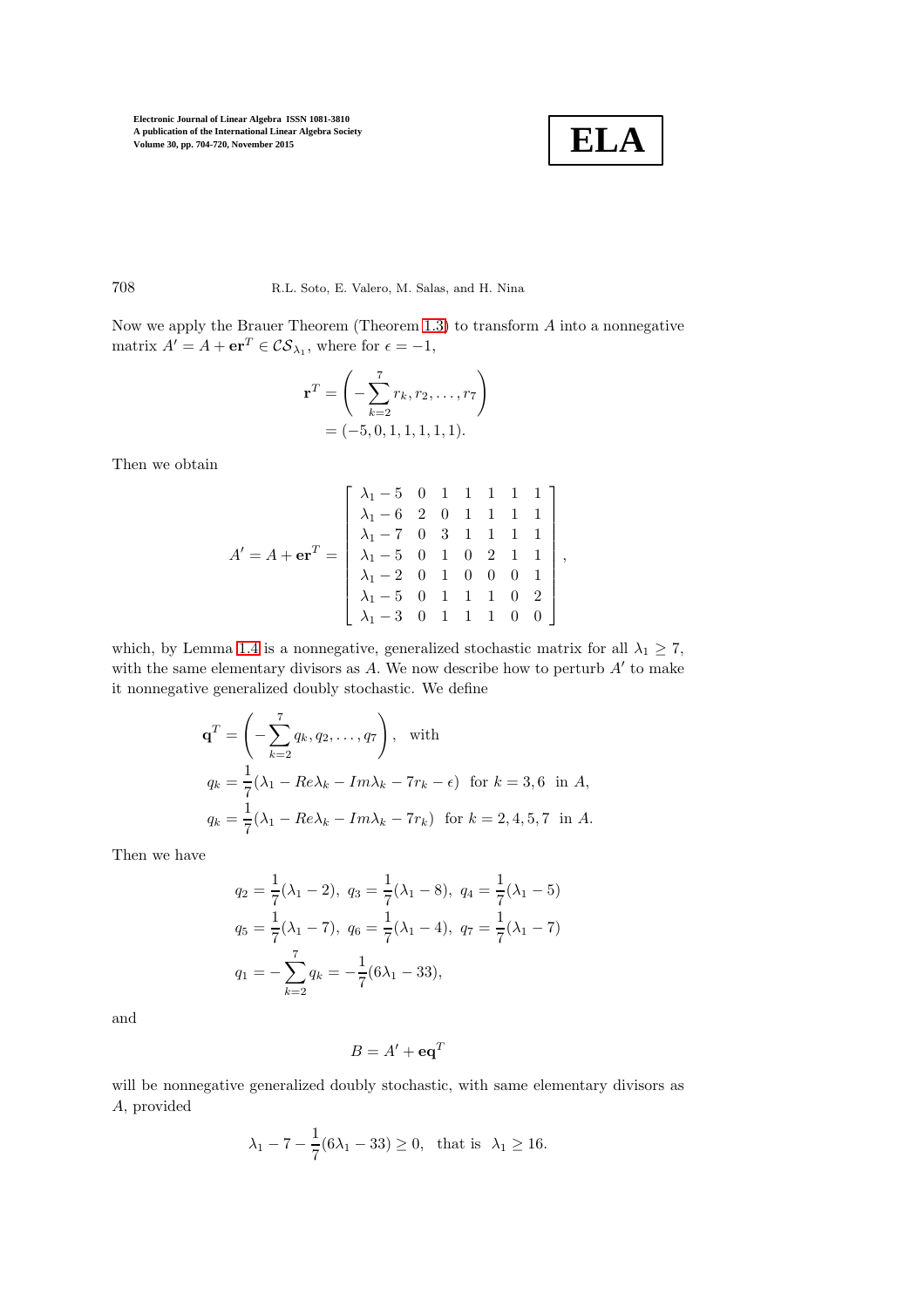$$
\boxed{\textbf{ELA}}
$$

Nonnegative Generalized Doubly Stochastic Matrices With Prescribed Elementary Divisors 709

The result illustrated above is general; namely, if the Perron eigenvalue is large enough, then  $\Lambda = {\lambda_1, \lambda_2, \ldots, \lambda_n}$  can be the spectrum of a nonnegative generalized doubly stochastic matrix. Before stating the result, we define

<span id="page-5-0"></span>(2.1)  
\n
$$
M = \max_{2 \le k \le n} \{0, Re\lambda_k + Im\lambda_k\}
$$
\n
$$
m_k = -\min\{0, Re\lambda_k, Im\lambda_k, \epsilon\}, \quad k = 2, \dots, n
$$

<span id="page-5-3"></span>THEOREM 2.2. Let  $\Lambda = {\lambda_1, ..., \lambda_n}$  be a list of complex numbers, with  $\overline{\Lambda} = \Lambda$ ,  $\sum_{n=1}^{\infty}$  $\sum_{i=1} \lambda_i > 0, \lambda_1 > |\lambda_i|, i = 2, \ldots, n,$  where  $\lambda_1, \ldots, \lambda_p$  are real and  $\lambda_{p+1}, \ldots, \lambda_n$  are *complex nonreal numbers. Let*

$$
(\lambda - \lambda_1), (\lambda - \lambda_2)^{n_2}, \dots, (\lambda - \lambda_k)^{n_k}, n_2 + \dots + n_k = n - 1,
$$

*the prescribed elementary divisors (prescribed* JCF*). If each of the following statements hold*

*i*)  $\lambda_1 \geq M + \sum_{n=1}^{\infty}$  $\sum_{k=2}$   $m_k$ , with M and  $m_k$  as in [\(2.1\)](#page-5-0),  $ii)$   $\lambda_1 > Re\lambda_k + Im\lambda_k + n(m_k), k = 2, \ldots, n,$ *iii*)  $Re\lambda_k + Im\lambda_k - \frac{t}{n}\epsilon < \frac{1}{n}\sum_{k=1}^{n}$  $\sum_{k=1} \lambda_k, k = 2, \ldots, n,$ 

*where*  $\epsilon$  < 0, *with* 

<span id="page-5-1"></span>(2.2) 
$$
|\epsilon| \leq \min\left\{\min_{2\leq k\leq p}|\lambda_k|, \min_{p+1\leq k\leq n}|Im\lambda_k|, \frac{1}{t}\sum_{i=1}^n\lambda_i\right\},\
$$

*for real*  $\lambda_k \neq 0, k = 2, \ldots, p$ , *or* 

<span id="page-5-2"></span>(2.3) 
$$
|\epsilon| \leq \min \left\{ \min_{p+1 \leq k \leq n} |Im \lambda_k|, \frac{1}{t} \sum_{i=1}^n \lambda_i \right\},
$$

*if*  $\lambda_k = 0$ , *with*  $\lambda_k$  *being the zero of an elementary divisor*  $(\lambda - \lambda_k)^{n_k}$ ,  $n_k \geq 2$ , *and* t being the total number of times that  $\epsilon$  appears in the prescribed JCF, in certain *positions*  $(i, i + 1)$ ,  $i = 2, \ldots, n - 1$ , *then there exists a nonnegative generalized doubly stochastic matrix with the prescribed elementary divisors.*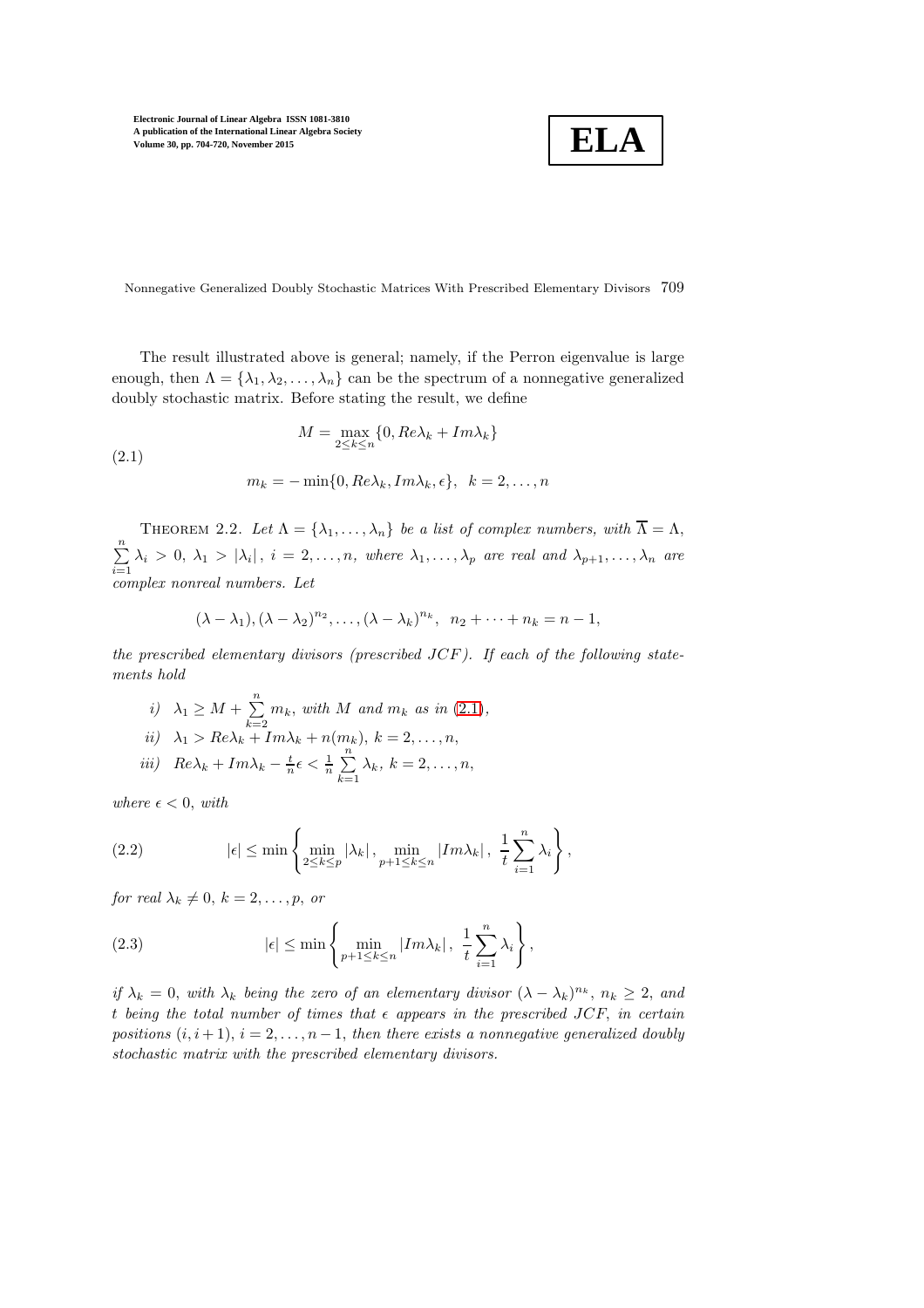

710 R.L. Soto, E. Valero, M. Salas, and H. Nina

*Proof.* Let  $\lambda_i$  be real,  $i = 2, ..., p$ , and let  $x_j = Re\lambda_j$  and  $y_j = Im\lambda_j$ ,  $j =$  $p+1, \ldots, n-1$ . Consider the initial matrix  $A \in \mathcal{CS}_{\lambda_1}$ ,

$$
A = \begin{bmatrix} \lambda_1 \\ \vdots \\ \lambda_1 - \lambda_l - \epsilon \\ \lambda_1 - \lambda_l \\ \vdots \\ \lambda_1 - x_h - y_h \\ \lambda_1 - x_h + y_h - \epsilon \\ \lambda_1 - x_h + y_h \\ \lambda_1 - x_h + y_h \\ \vdots \\ \lambda_1 - x_h + y_h \\ \vdots \\ \lambda_1 - x_{n-1} + y_{n-1} \end{bmatrix},
$$

which has the desired  $JCF$ . First, from Theorem [1.3](#page-2-1) we can transform  $A$  into a nonnegative matrix  $A' \in \mathcal{CS}_{\lambda_1}$ . Let

$$
r_k = m_k, \ k = 2, \dots, n, \text{ and}
$$

$$
\mathbf{r}^T = \left( -\sum_{k=2}^n r_k, r_2, r_3, \dots, r_n \right).
$$

Then from condition *i*), the matrix  $A' = A + \mathbf{er}^T$  is nonnegative with constant rows sum equal to  $\lambda_1$ , and from Lemma [1.4,](#page-2-2) it has same elementary divisors as A. We now describe how to perturb A′ to make it nonnegative generalized doubly stochastic. Define

$$
\mathbf{q}^T = \left(-\sum_{k=2}^n q_k, q_2, q_3, \ldots, q_n\right),\,
$$

with

$$
q_k = \frac{1}{n}(\lambda_1 - Re\lambda_k - Im\lambda_k - nr_k - \epsilon)
$$

if the  $k^{th}$  column of A has  $\epsilon$  above  $Im\lambda_k$  or above of a real  $\lambda_k$ , and

$$
q_k = \frac{1}{n}(\lambda_1 - Re\lambda_k - Im\lambda_k - nr_k), \ k = 2, \dots, n,
$$

otherwise. Let  $B = A' + \mathbf{e} \mathbf{q}^T$ . Again by Lemma [1.4,](#page-2-2) B has the same elementary divisors as  $A'$  (which are the same of A). From ii) it is clear that all entries of B, on columns 2 to n, are nonnegative. For the  $(1, 1)$  entry of B, we have, from  $(2.2)$  or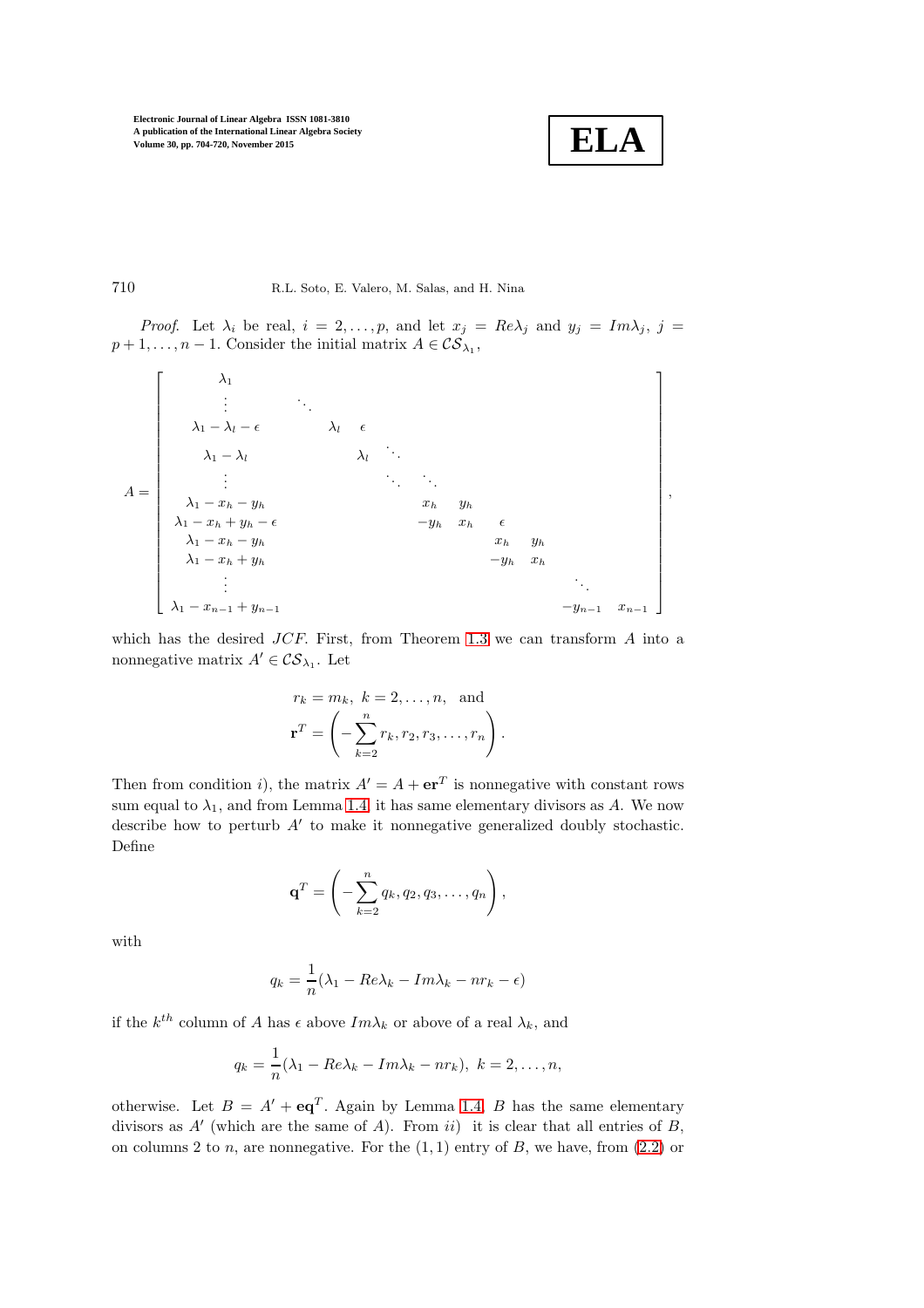$$
\boxed{\textbf{ELA}}
$$

Nonnegative Generalized Doubly Stochastic Matrices With Prescribed Elementary Divisors 711

 $(2.3)$ , and assuming that  $\epsilon$  appears a total of t times in positions  $(i, i + 1)$ , that

$$
\lambda_1 - \sum_{k=2}^n r_k - \sum_{k=2}^n q_k = \lambda_1 - \sum_{k=2}^n r_k - \frac{1}{n} \sum_{k=2}^n (\lambda_1 - Re\lambda_k - Im\lambda_k - nr_k) + \frac{1}{n} t \epsilon
$$
  
= 
$$
\frac{1}{n} \left( \sum_{k=1}^n \lambda_k + t \epsilon \right) \ge 0.
$$

In position  $(k, 1)$ ,  $k = 2, \ldots, n$ , we have from condition *iii*) that

$$
\lambda_1 - Re\lambda_k - Im\lambda_k - \sum_{k=2}^n r_k - \sum_{k=2}^n q_k = \frac{1}{n} \left( \sum_{k=1}^n \lambda_k + t\epsilon \right) - Re\lambda_k - Im\lambda_k \ge 0.
$$

Thus, all entries in B are nonnegative. Now we show that  $B, B^T \in \mathcal{CS}_{\lambda_1}$ . It is clear that  $B \in \mathcal{CS}_{\lambda_1}$ :  $B\mathbf{e} = (A' + \mathbf{e}\mathbf{q}^T)\mathbf{e} = \lambda_1 \mathbf{e}$ . Then, since the row sums are each  $\lambda_1$ , and from the way in which the  $q_k$  were defined, each of columns  $2, \ldots, n$  have column sum  $\lambda_1$ , the first column sum is also  $\lambda_1$ .  $\Box$ 

REMARK 2.3. Observe that if the starting matrix  $A$ , in the proof of Theorem [2.2,](#page-5-3) is diagonalizable ( $\epsilon = 0$  in this case), then from Theorem [2.2](#page-5-3) (with strict inequality in i)), we may construct a positive diagonalizable generalized doubly stochastic matrix with spectrum  $\Lambda$ , and then from Theorem [1.1](#page-1-0) we may guarantee the existence of a positive generalized doubly stochastic matrix with arbitrarily prescribed elementary divisors. In other words, any list  $\Lambda = {\lambda_1, ..., \lambda_n}$ , which is realizable from Theorem [2.2,](#page-5-3) by a diagonalizable positive generalized doubly stochastic matrix, gives rise to a positive generalized doubly stochastic matrix for each one of the possible JCF associated with  $\Lambda$ .

For a list  $\Lambda = {\lambda_1, ..., \lambda_n}$  of real numbers, we have the following Corollary. Observe that in this case,

$$
M = \max_{2 \le k \le n} \{0, \lambda_k\}; \ m_k = -\min\{0, \lambda_k, \epsilon\}, \ k = 2, \dots, n.
$$

COROLLARY 2.4. Let  $\Lambda = {\lambda_1, \ldots, \lambda_n}$  be a list of real numbers, with  $\lambda_1 > \lambda_2 \geq$  $\ldots \geq \lambda_n, \sum_{i=1}^n$  $\sum_{i=1} \lambda_i > 0, \, \lambda_1 > |\lambda_i|, \, i = 2, \dots, n.$  If *i*)  $\lambda_1 \ge \max_{2 \le k \le n} \{0, \lambda_k\} - \sum_{2 \le k \le n} \min\{0, \lambda_k, \epsilon\}$ *ii*)  $\lambda_1 > \max_{2 \le k \le n} {\lambda_k + nm_k}$ *iii*)  $\lambda_k < \frac{1}{n} \left( \sum_{i=1}^n \right)$  $\sum_{i=1}^n \lambda_i + t\epsilon\bigg), \quad k = 2, \ldots, n,$ 

*then there exist a nonnegative generalized doubly stochastic, with spectrum* Λ, *for each possible* JCF *associated with* Λ.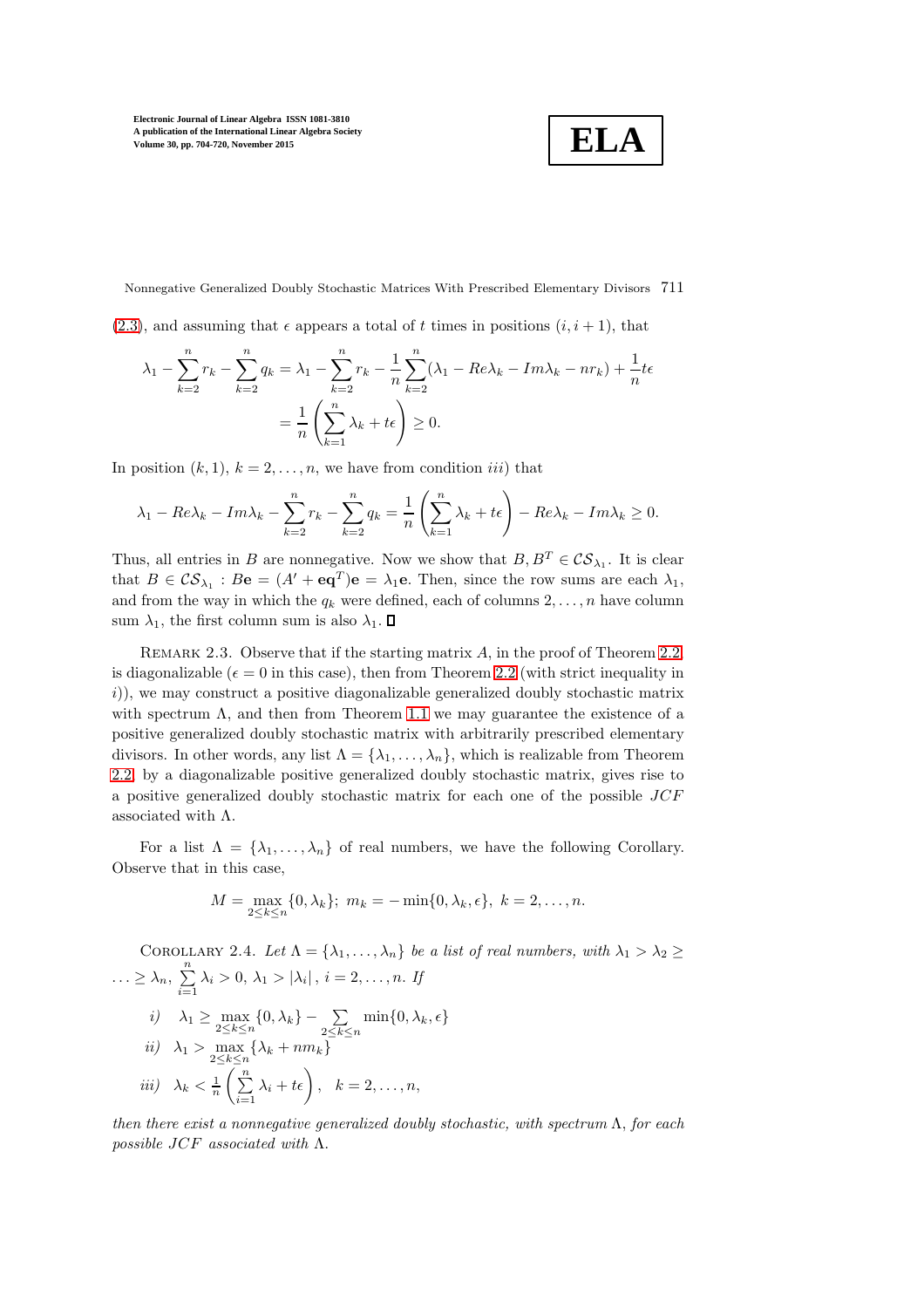

712 R.L. Soto, E. Valero, M. Salas, and H. Nina

COROLLARY 2.5. Let  $\Lambda = {\lambda_1, \lambda_2, ..., \lambda_n}$  be a list real numbers of Suleimanova *type, that is, a list with*

$$
\lambda_1 > 0 \geq \lambda_2 \geq \ldots \geq \lambda_n.
$$

*If*  $\sum_{n=1}^{\infty}$  $\sum_{i=1} \lambda_i > 0$  and  $\lambda_1 + (n-1)\lambda_n \geq 0$ , then there exists a nonnegative generalized doubly *stochastic matrix with spectrum* Λ, *for each possible* JCF *associated with* Λ.

The following two results allow us to estimate, from Theorem [2.2](#page-5-3) point of view, what is the increase in the Perron eigenvalue  $\lambda_1$  of a given nonnegative generalized stochastic matrix  $A$  with given elementary divisors, needed to obtain a nonnegative generalized doubly stochastic matrix  $B$  with the elementary divisors associated to  $\lambda_k \neq \lambda_1$  unchanged. We point out that the estimated increase is not necessarily optimal.

THEOREM 2.6. Let  $A = (a_{ij})_{i,j=1}^n$  be a nonnegative generalized stochastic matrix *with spectrum*  $\Lambda = {\lambda_1, \lambda_2, ..., \lambda_n}, \lambda_1$  *being the Perron eigenvalue, and elementary divisors*

$$
(\lambda - \lambda_1), (\lambda - \lambda_2)^{n_2}, \dots, (\lambda - \lambda_k)^{n_k}, n_2 + \dots + n_k = n - 1.
$$

*Let*

$$
\alpha = \max_{1 \le k \le n} \sum_{i=1}^n a_{ik} - \lambda_1.
$$

*Then*  $\Lambda_{\alpha} = {\lambda_1 + \alpha, \lambda_2, ..., \lambda_n}$  *is the spectrum of a nonnegative generalized doubly stochastic matrix with the elementary divisors associated to*  $\lambda_k \neq \lambda_1$  *unchanged.* 

*Proof.* Let  $A = (a_{ij})_{i,j=1}^n \in \mathcal{CS}_{\lambda_1}$  and

$$
c_k = \sum_{i=1}^n a_{ik} \quad \text{with} \quad c_0 = \max_{1 \le k \le n} c_k.
$$

Observe that  $\sum_{n=1}^{\infty}$  $\sum_{k=1} c_k = n\lambda_1$  and  $c_0 \geq \lambda_1$ . Then we may assume, without loss of generality, that  $c_0 > \lambda_1$ , otherwise A is already a nonnegative generalized doubly stochastic matrix. Let

$$
\mathbf{q}^T = (q_1, q_2, \dots, q_n),
$$
 with  $q_k = \frac{1}{n} (c_0 - c_k), k = 1, \dots, n.$ 

Since  $q_k \geq 0$ ,  $A + \mathbf{e} \mathbf{q}^T \geq 0$ . It is clear that all columns of  $A + \mathbf{e} \mathbf{q}^T$ sum to  $c_0$ , and all the rows of  $A + \mathbf{e} \mathbf{q}^T$  sum to  $\lambda_1 + \sum_{n=1}^{\infty}$  $\sum_{k=1} q_k = \lambda_1 + c_0 - \lambda_1 = c_0$ . Then  $\alpha = c_0 - \lambda_1$ . Finally,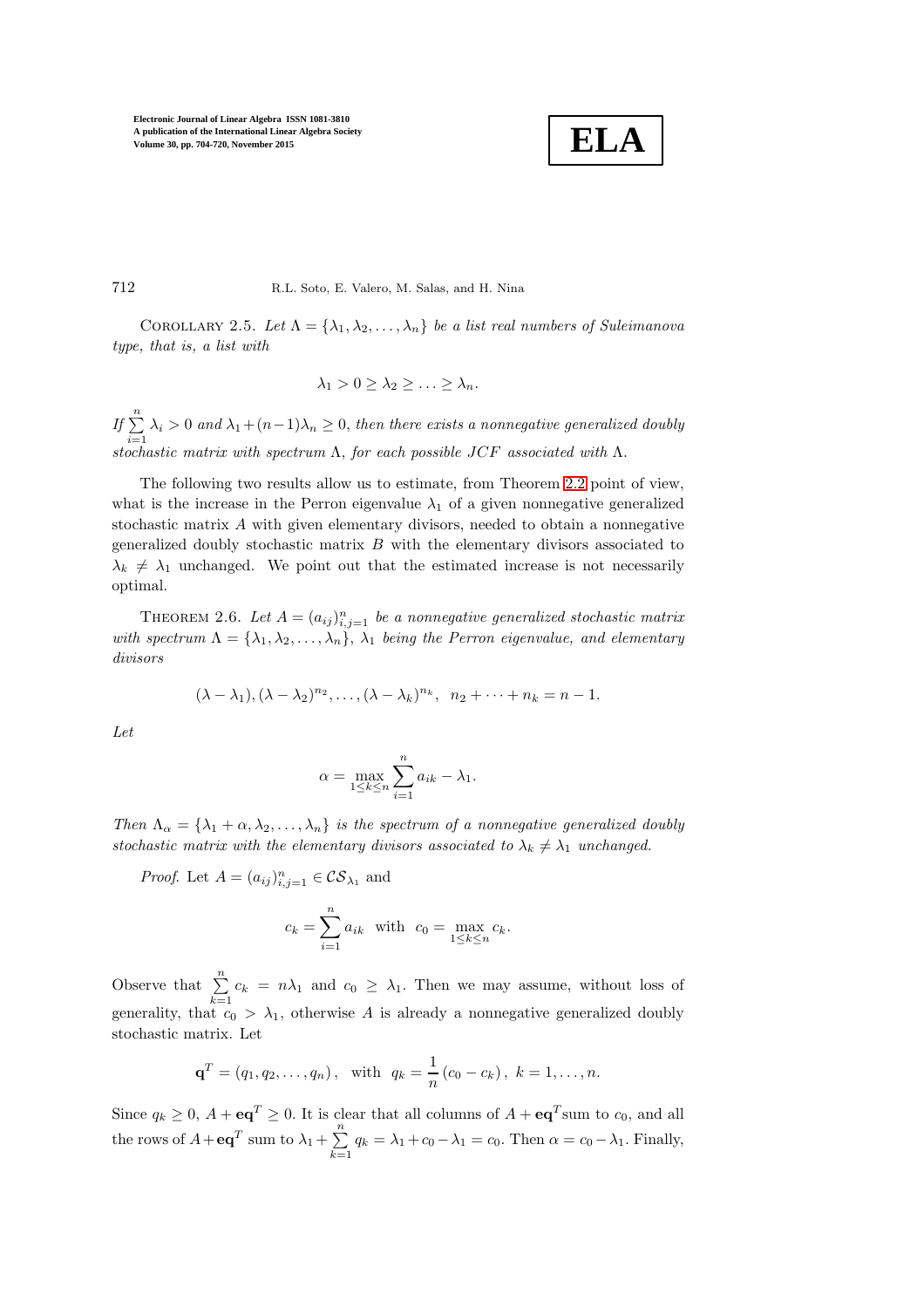$$
\boxed{\textbf{ELA}}
$$

Nonnegative Generalized Doubly Stochastic Matrices With Prescribed Elementary Divisors 713 from Lemma [1.4,](#page-2-2)  $A + \mathbf{e} \mathbf{q}^T$  has the same elementary divisors associated to  $\lambda_k \neq \lambda_1$  as  $A. \Box$ 

As an example, let

$$
A = \begin{bmatrix} 3 & 2 & 1 \\ 2 & 2 & 2 \\ 6 & 0 & 0 \end{bmatrix} \in \mathcal{CS}_6 \text{ with spectrum } \left\{ 6, -\frac{1}{2} + \frac{\sqrt{7}}{2}i, -\frac{1}{2} - \frac{\sqrt{7}}{2}i \right\}.
$$

Then  $c_0 = 11$ ,  $\alpha = c_0 - \lambda_1 = 5$ , and

$$
A + \mathbf{e}\mathbf{q}^T = A + \mathbf{e}\left(0, \frac{7}{3}, \frac{8}{3}\right) = \frac{1}{3} \left[\begin{array}{ccc} 9 & 13 & 11\\ 6 & 13 & 14\\ 12 & 7 & 8 \end{array}\right]
$$

is doubly stochastic with Perron eigenvalue 11. Next result shows that it is also possible to decrease  $\lambda_1$ , and still to obtain a nonnegative generalized doubly stochastic matrix.

THEOREM 2.7. Let  $A = (a_{ij})_{i,j=1}^n$  be a nonnegative generalized stochastic matrix *with spectrum*  $\Lambda = {\lambda_1, \lambda_2, ..., \lambda_n}$ ,  $\lambda_1$  *being the Perron eigenvalue, and elementary divisors*

$$
(\lambda - \lambda_1), (\lambda - \lambda_2)^{n_2}, \dots, (\lambda - \lambda_k)^{n_k}, n_2 + \dots + n_k = n - 1.
$$

*Let*  $\alpha = \max\{\alpha_1, \alpha_2\}$ , *with* 

<span id="page-9-0"></span>
$$
i) \ \alpha_1 \ge \max_{2 \le k \le n} \sum_{i=1}^n a_{ik} - \lambda_1
$$

(2.4)

$$
ii) \ \alpha_2 \ge \sum_{k=2}^n \left(\lambda_1 - \sum_{i=1}^n a_{ik}\right) - n \min_{1 \le i \le n} a_{i1}.
$$

*Then*  $\Lambda_{\alpha} = {\lambda_1 + \alpha, \lambda_2, ..., \lambda_n}$  *is the spectrum of a nonnegative generalized doubly stochastic matrix with the elementary divisors associated to*  $\lambda_k \neq \lambda_1$  *unchanged.* 

*Proof.* Let  $A \in \mathcal{CS}_{\lambda_1}$  and

$$
B = A + \alpha \mathbf{e} \mathbf{e}_1^T = \begin{bmatrix} \alpha + a_{11} & a_{12} & \cdots & a_{1n} \\ \alpha + a_{21} & a_{22} & \cdots & a_{2n} \\ \vdots & \vdots & \vdots & \vdots \\ \alpha + a_{n1} & a_{n2} & \cdots & a_{nn} \end{bmatrix}.
$$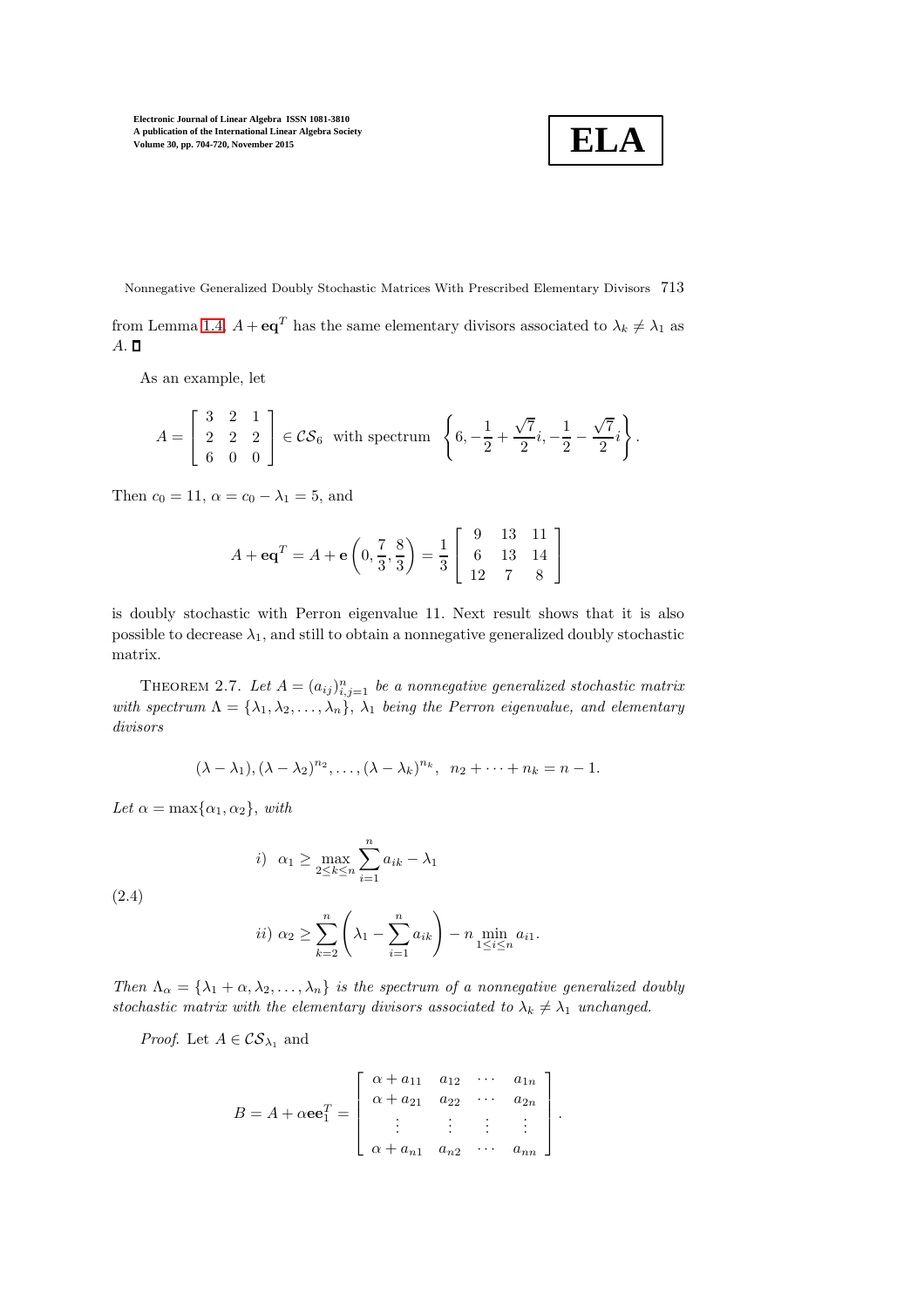

.

714 R.L. Soto, E. Valero, M. Salas, and H. Nina

It is clear that  $B \in \mathcal{CS}_{\lambda_1+\alpha}$  is nonnegative. Let

$$
q_k = \frac{1}{n} \left( \lambda_1 + \alpha - \sum_{i=1}^n a_{ik} \right), k = 2, \dots, n
$$

$$
\mathbf{q}^T = \left( -\sum_{k=2}^n q_k, q_2, \dots, q_n \right).
$$

Then

$$
B + \mathbf{e}\mathbf{q}^{T} = \begin{bmatrix} \alpha + a_{11} - \sum_{k=2}^{n} q_{k} & a_{12} + q_{2} & \cdots & a_{1n} + q_{n} \\ \alpha + a_{21} - \sum_{k=2}^{n} q_{k} & a_{22} + q_{2} & \cdots & a_{2n} + q_{n} \\ \vdots & \vdots & \ddots & \vdots \\ \alpha + a_{n1} - \sum_{k=2}^{n} q_{k} & a_{n2} + q_{2} & \cdots & a_{nn} + q_{n} \end{bmatrix}
$$

From  $(2.4)$  i),  $q_k \ge 0$  for  $k = 2, ..., n$ , and from  $(2.4)$  ii), we have

$$
\alpha + \min_{1 \le i \le n} a_{i1} - \sum_{k=2}^{n} q_k \ge 0.
$$

Thus,  $B + \mathbf{e} \mathbf{q}^T$  is nonnegative and from Lemma [1.4](#page-2-2) it has the same elementary divisors as B. Besides  $(B + \mathbf{eq}^T)\mathbf{e} = (\lambda_1 + \alpha)\mathbf{e}$ , and from the way in which the  $q_k$  were defined the entries of  $B + \mathbf{e} \mathbf{q}^T$  on each column from 2 to n sum to  $\lambda_1 + \alpha$ . Then the entries on the first column of  $B + \mathbf{e} \mathbf{q}^T$  also sum to  $\lambda_1 + \alpha$ .

Consider the matrix

$$
A = \begin{bmatrix} 3 & 2 & 1 \\ 2 & 2 & 2 \\ 6 & 0 & 0 \end{bmatrix}
$$
 from the previous example.

Since  $\alpha_1 = -2$ ,  $\alpha_2 = -1$ , then  $\alpha = -1$  and

$$
B = A - \mathbf{e}\mathbf{e}_1^T = \begin{bmatrix} 2 & 2 & 1 \\ 1 & 2 & 2 \\ 5 & 0 & 0 \end{bmatrix}, \ \mathbf{q}^T = \left(-1, \frac{1}{3}, \frac{2}{3}\right), \text{ with}
$$

$$
B + \mathbf{e}\mathbf{q}^T = \frac{1}{3} \begin{bmatrix} 3 & 7 & 5 \\ 0 & 7 & 8 \\ 12 & 1 & 2 \end{bmatrix} \in \mathcal{CS}_5 \text{ is doubly stochastic with}
$$

$$
\int_{\mathbb{R}} \begin{bmatrix} 1 & \sqrt{7}i & 1 & \sqrt{7}i \\ 1 & 2 & 1 & 2 \end{bmatrix}
$$

spectrum  $\left\{5, -\frac{1}{2} + \frac{\sqrt{7}}{2}i, -\frac{1}{2} - \right\}$  $\frac{\sqrt{7}}{2}i$ .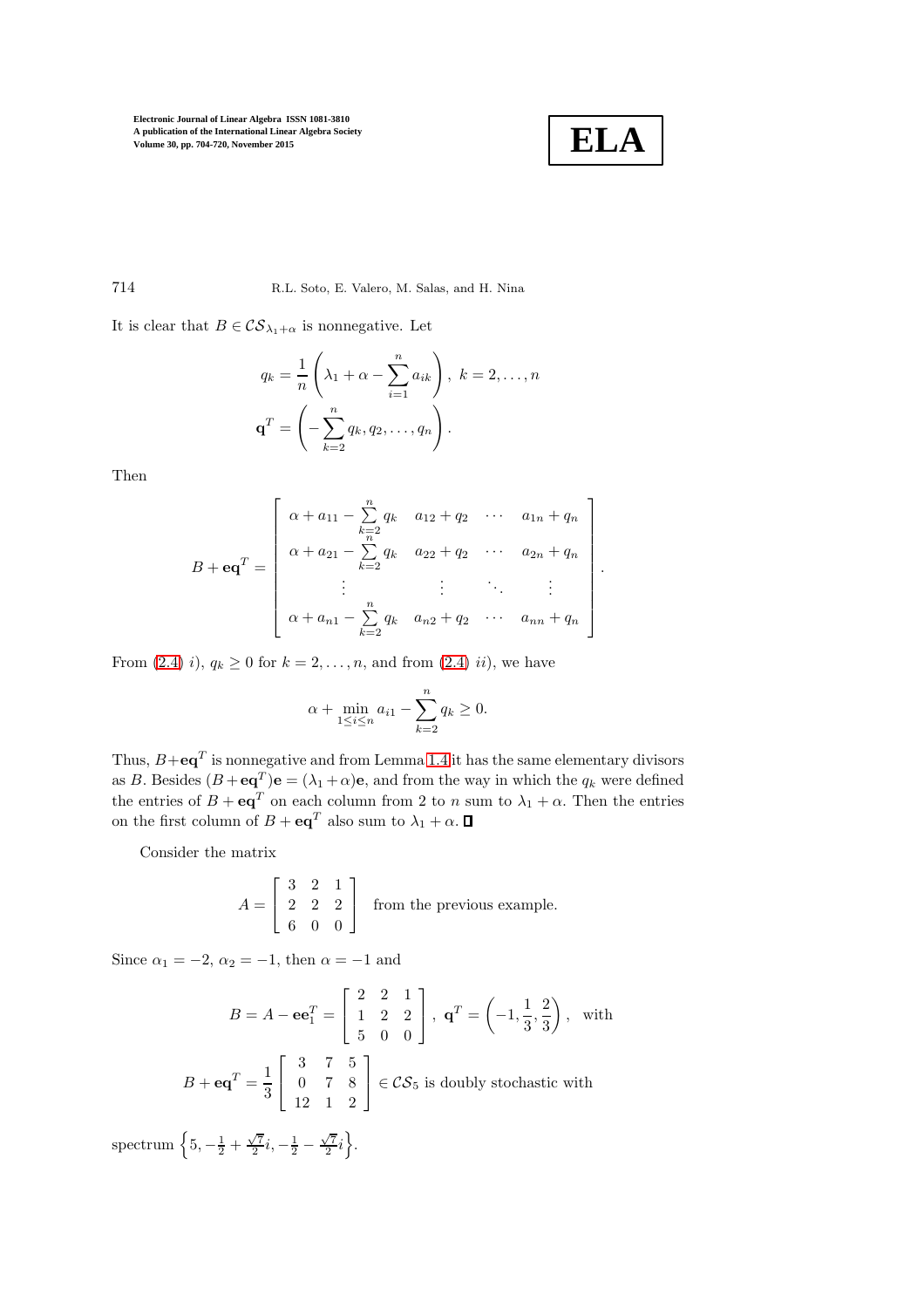$$
\boxed{\text{ELA}}
$$

Nonnegative Generalized Doubly Stochastic Matrices With Prescribed Elementary Divisors 715

3. Generalized doubly stochastic matrices with prescribed elementary divisors II. In this section, we extend Theorem [2.2](#page-5-3) to setting that there exists a partition of the given list  $\Lambda = {\lambda_1, \lambda_2, ..., \lambda_n}$  into sublists  $\Lambda_k$ , along with suitably chosen Perron eigenvalues, which are realizable by nonnegative (positive) generalized doubly stochastic matrices  $A_k$  with certain of the prescribed elementary divisors, and (ii) an  $r \times r$ ,  $r \times n$ , nonnegative (positive) generalized doubly stochastic matrix exists with diagonal entries being the Perron eigenvalues of the matrices  $A_k$ , and with certain of the prescribed elementary divisors. Our result is built on the basis of Rado Theorem to generate sufficient conditions, which are more general than the conditions of Theorem 2.1. The constructive nature of the proof allows us to compute a matrix solution.

<span id="page-11-0"></span>THEOREM 3.1. Let  $\Lambda = {\lambda_1, \lambda_2, \ldots, \lambda_n}$  be a list of complex numbers with  $\overline{\Lambda} = \Lambda$ ,  $\sum_{n=1}^{\infty}$  $\sum_{i=1} \lambda_i > 0, \lambda_1 > |\lambda_i|, i = 2, \ldots, n$ . Suppose there exists a partition  $\Lambda = \Lambda_0 \cup \Lambda_1 \cup \cdots \cup \Lambda_n$  $\Lambda_{p_0}$  *with* 

$$
\Lambda_0 = \{\lambda_{01}, \lambda_{02}, \dots, \lambda_{0p_0}\}, \quad \lambda_{01} = \lambda_1
$$
  

$$
\Lambda_k = \{\lambda_{k1}, \lambda_{k2}, \dots, \lambda_{kp_k}\}, \quad p_k = p, \quad k = 1, \dots, p_0,
$$

*where the lists*  $\Lambda_k$ ,  $k = 1, \ldots, p_0$ , *have cardinality* p, *in such a way that:* 

*i*) For each  $k = 1, \ldots, p_0$ , there exists a list

$$
\Gamma_k = \{\omega_k, \lambda_{k1}, \dots, \lambda_{kp_k}\}, \quad 0 < \omega_k < \lambda_1
$$

*which is realizable by a nonnegative (positive) matrix*  $A_k$ , *with*  $A_k$ ,  $A_k^T \in \mathcal{CS}_{\omega_k}$ , *and with prescribed elementary divisors*

$$
(\lambda - \omega_k), (\lambda - \lambda_{k1})^{n_{k1}}, \ldots, (\lambda - \lambda_{kj})^{n_{kj}}, n_{k1} + \cdots + n_{kj} = p_k,
$$

*and*

*ii)* There exists a  $p_0 \times p_0$  nonnegative (positive) matrix  $B = (b_{ij})_{i,j=1}^n$  such that  $B, B^T \in \mathcal{CS}_{\lambda_1}$ , with spectrum  $\Lambda_0$  and diagonal entries  $\omega_1, \omega_2, \ldots, \omega_{p_0}$ , and *with certain of the prescribed elementary divisors.*

*Then there exists a nonnegative (positive) matrix* A, *such that*  $A, A^T \in \mathcal{CS}_{\lambda_1}$ , *with spectrum*  $\Lambda$  *and with the prescribed elementary divisors associated to the lists*  $\Lambda_k$ .

*Proof*. From i) let

$$
G = \begin{bmatrix} A_1 & & & \\ & A_2 & & \\ & & \ddots & \\ & & & A_{p_0} \end{bmatrix},
$$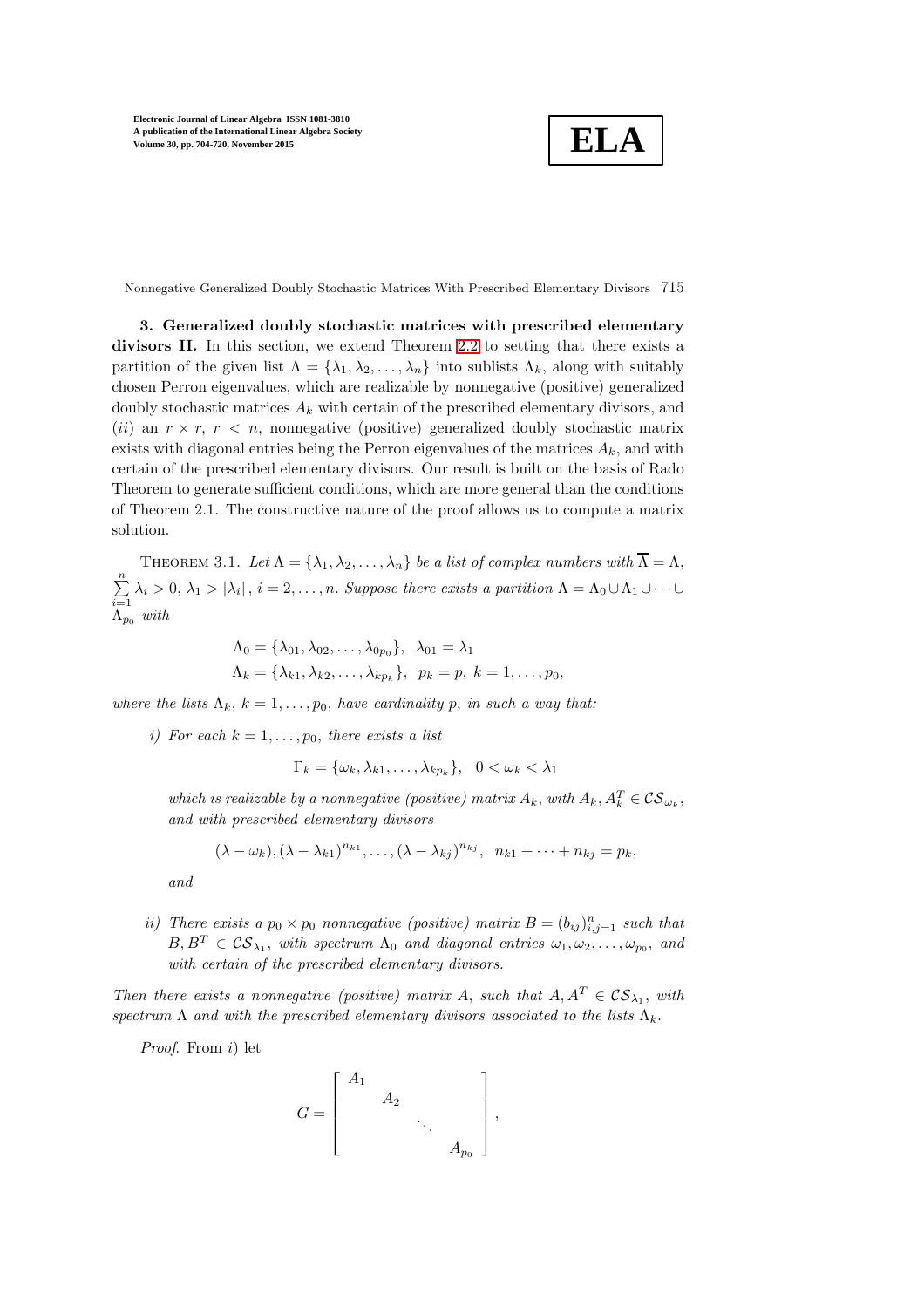$$
\boxed{\textbf{ELA}}
$$

## 716 R.L. Soto, E. Valero, M. Salas, and H. Nina

where  $A_k$  with  $A_k, A_k^T \in \mathcal{CS}_{\omega_k}$  is nonnegative (positive), with spectrum  $\Gamma_k$  and prescribed elementary divisors associated to the list  $\Gamma_k$ , From ii), let  $C = B - \Omega$ , where  $\Omega = diag = {\omega_1, \omega_2, ..., \omega_{p_0}}$ , and let  $X = [\mathbf{x}_1 | \cdots | \mathbf{x}_{p_0}]$  be the matrix whose columns are the normalized eigenvectors of  $G$  corresponding to the eigenvalues  $\omega_1, \omega_2, \ldots, \omega_{p_0}$ , respectively. Observe that  $\mathbf{x}_k, k = 1, \ldots, p_0$ , is nonnegative with entries  $\frac{1}{\sqrt{p}}$  and zeros,

$$
\mathbf{x}_k^T = \left(0, \ldots, 0, \underbrace{\frac{1}{\sqrt{p}}, \ldots, \frac{1}{\sqrt{p}}}_{p \text{ times}}, 0, \ldots, 0\right).
$$

Let  $\widetilde{C} = C X^T$ . Then

$$
X\widetilde{C} = XCX^{T} = \frac{1}{p} \begin{bmatrix} 0 & B_{12} & \cdots & B_{1p_{0}} \\ B_{21} & 0 & \ddots & B_{2p_{0}} \\ \vdots & \ddots & \ddots & \vdots \\ B_{p_{0}1} & \cdots & B_{p_{0},p_{0}-1} & 0 \end{bmatrix}
$$

where

$$
B_{ij} = \left[ \begin{array}{cccc} b_{ij} & b_{ij} & b_{ij} & \cdots & b_{ij} \\ b_{ij} & b_{ij} & b_{ij} & \cdots & b_{ij} \\ \vdots & \vdots & \vdots & \ddots & \vdots \\ b_{ij} & b_{ij} & b_{ij} & \cdots & b_{ij} \end{array} \right]
$$

is positive with  $\frac{1}{p}B_{ij} \in \mathcal{CS}_{b_{ij}}$ . Then from Theorem [1.2,](#page-2-0)  $A = G + X\tilde{C}$  is nonnegative (positive) with spectrum  $\Lambda$  (the Rado perturbation  $G + X\widetilde{C}$  changes  $\omega_1, \ldots, \omega_{p_0}$  by the eigenvalues of  $\Omega + \widetilde{C}X = \Omega + CX^T X = \Omega + C = B$ . Moreover,

$$
A\mathbf{e} = (G + XCX^{T})\mathbf{e} = \begin{bmatrix} \omega_{1} \\ \vdots \\ \omega_{1} \\ \vdots \\ \omega_{p_{0}} \\ \vdots \\ \omega_{p_{0}} \end{bmatrix} + \begin{bmatrix} \lambda_{1} - \omega_{1} \\ \vdots \\ \lambda_{1} - \omega_{1} \\ \vdots \\ \lambda_{1} - \omega_{p_{0}} \\ \vdots \\ \lambda_{1} - \omega_{p_{0}} \end{bmatrix} = A^{T}\mathbf{e} = \lambda_{1}\mathbf{e}.
$$

Then  $A = G + X\widetilde{C}$  is an  $n \times n$  nonnegative (positive) generalized doubly stochastic matrix, with the prescribed elementary divisors.  $\square$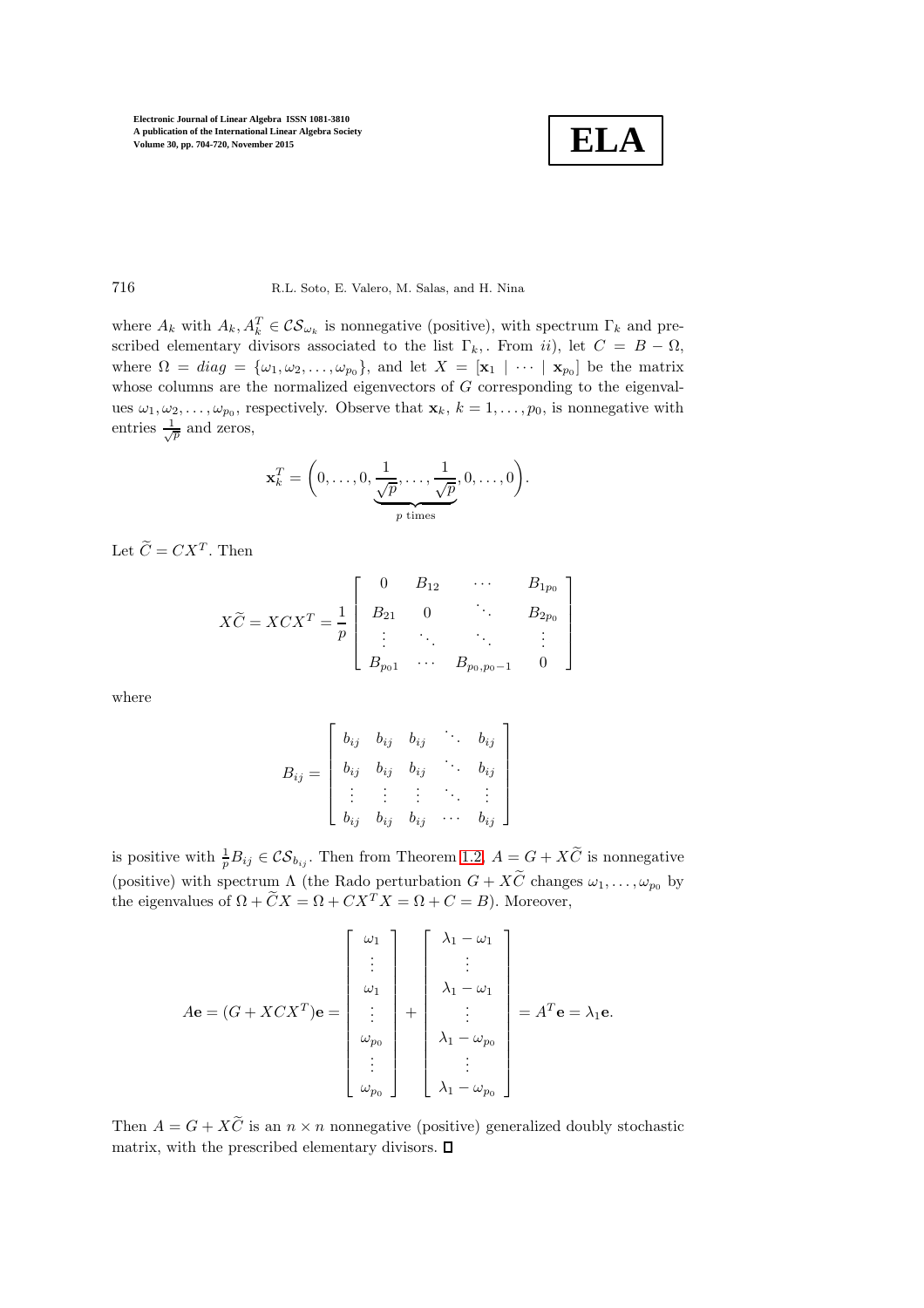$$
\boxed{\textbf{ELA}}
$$

Nonnegative Generalized Doubly Stochastic Matrices With Prescribed Elementary Divisors 717

In order to apply Theorem [3.1,](#page-11-0) we need a  $p_0 \times p_0$  nonnegative (positive) generalized doubly stochastic matrix B with spectrum  $\Lambda_0$  and diagonal entries  $\omega_1, \omega_2, \ldots, \omega_{p_0}$ . The existence and construction of such a matrix is an open and hard problem, for which so far we have only partial responses. For  $p_0 = 2$ , the nonnegative (positive) generalized doubly stochastic matrix is necessarily symmetric, with  $\omega_1 = \omega_2$  and eigenvalues  $\lambda_1, \lambda_2 = 2\omega_1 - \lambda_1$ ,

$$
B = \left[ \begin{array}{cc} \omega_1 & \lambda_1 - \omega_1 \\ \lambda_1 - \omega_1 & \omega_1 \end{array} \right].
$$

<span id="page-13-0"></span>For the case  $p_0 = 3$ , we have a sufficient condition:

LEMMA 3.2. Let  $\lambda = (\lambda_1, \lambda_2, \lambda_3)$  and  $\boldsymbol{\omega} = (\omega_1, \omega_2, \omega_3)$  with  $\lambda_1 > |\lambda_i|$ ,  $i = 2, 3$ , *and*  $\lambda_1 \geq \omega_1 \geq \omega_2 \geq \omega_3 \geq 0$ . If

*i)* 
$$
(\lambda_2 - \lambda_3)^2 \le 4 [(\omega_1 - \omega_2)^2 + (\omega_1 - \omega_2)(\omega_2 - \omega_3) + (\omega_2 - \omega_3)^2]
$$
  
*ii)*  $\lambda_1 - \omega_1 - y \ge 0$   
*iii)*  $\omega_3 - \omega_2 + y > 0$ ,

*where*

$$
y = \frac{1}{2} (\lambda_1 - \omega_1 + \omega_2 - \omega_3) + \frac{1}{6} \sqrt{3} \sqrt{\alpha - (\lambda_2 - \lambda_3)^2}, \text{ with}
$$
  

$$
\alpha = 4 [(\omega_1 - \omega_2)^2 + (\omega_1 - \omega_2)(\omega_2 - \omega_3) + (\omega_2 - \omega_3)^2],
$$

*then there exists a* 3 × 3 *nonnegative generalized doubly stochastic matrix with eigenvalues*  $\lambda_1, \lambda_2, \lambda_3$  *and diagonal entries*  $\omega_1, \omega_2, \omega_3$ .

*Proof*. Consider the matrix

$$
B = \left[\begin{array}{ccc} \omega_1 & \lambda_1 - \omega_1 - y & y \\ \omega_3 - \omega_2 + y & \omega_2 & \lambda_1 - \omega_3 - y \\ \lambda_1 - \omega_1 + \omega_2 - \omega_3 - y & \omega_1 - \omega_2 + y & \omega_3 \end{array}\right].
$$

Clearly  $B, B^T \in \mathcal{CS}_{\lambda_1}$  with the prescribed diagonal entries. From ii) it follows that  $\lambda_1 - \omega_3 - y \ge 0$  and  $\lambda_1 - \omega_1 + \omega_2 - \omega_3 - y \ge \omega_2 - \omega_3 \ge 0$ . From iii)  $\omega_3 - \omega_2 + y \ge 0$ , and from i)  $y \ge 0$  and then  $\omega_1 - \omega_2 + y \ge 0$ . Thus, B is nonnegative. Finally a simple algebraic calculation shows that  $B$  has the prescribed eigenvalues.  $\square$ 

EXAMPLE 3.3. Let  $\Lambda = \{12, 5, 2, 2, 0, -1, -1, -2 + i, -2 - i\}$ . To construct a positive generalized doubly stochastic matrix A with elementary divisors

$$
(\lambda - 12), (\lambda - 5), (\lambda - 2)^2, \lambda, (\lambda + 1)^2, \lambda^2 + 4\lambda + 5
$$

we take the partition

 $\Lambda_0 = \{12, 5, 0\}, \quad \Gamma_1 = \{7, 2, 2\}, \quad \Gamma_2 = \{6, -2 + i, -2 - i\}, \quad \Gamma_3 = \{4, -1, -1\}$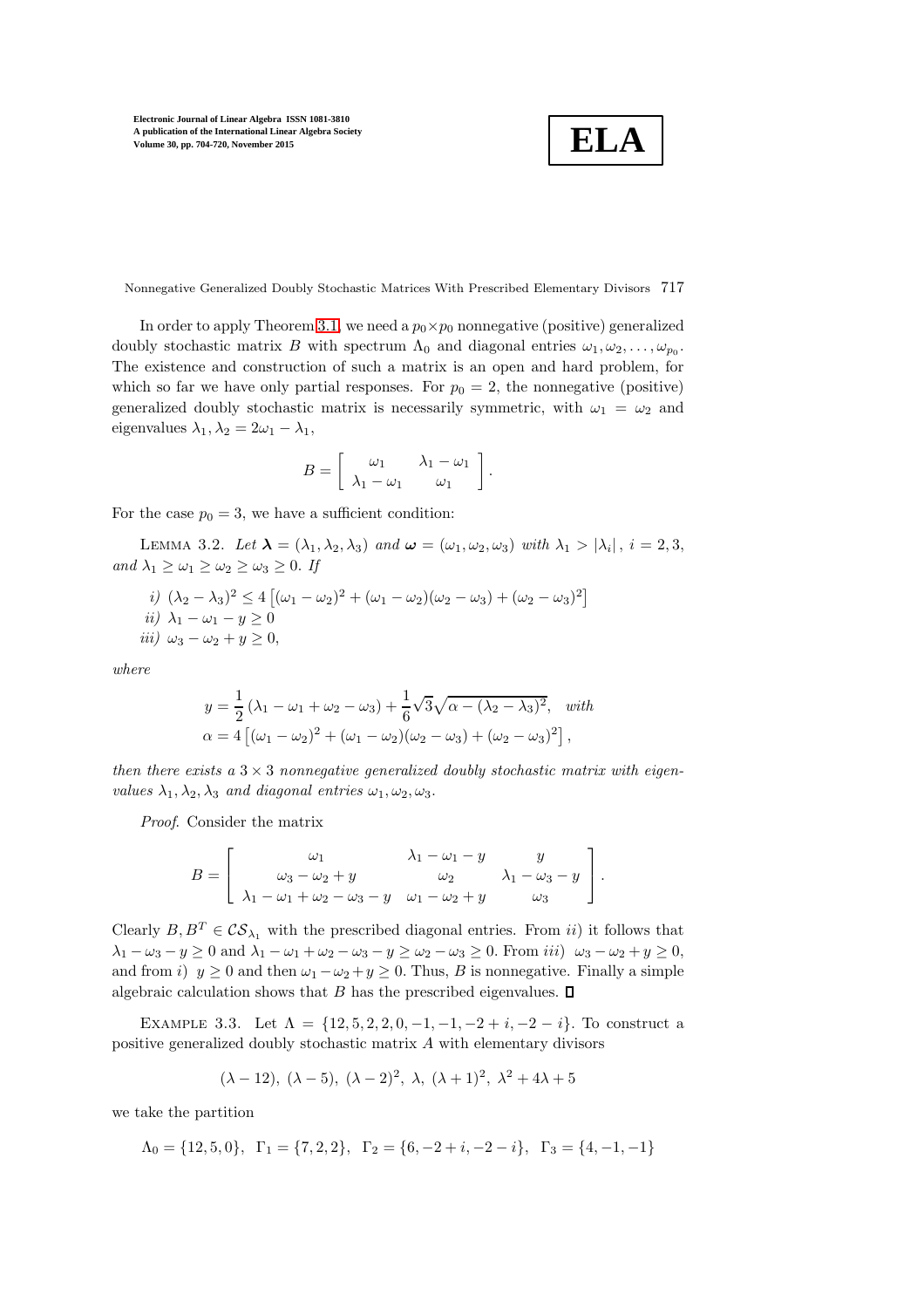$$
\boxed{\textbf{ELA}}
$$

### 718 R.L. Soto, E. Valero, M. Salas, and H. Nina

and from Theorem [2.2,](#page-5-3) we compute the positive generalized doubly stochastic matrices

$$
A_1 = \frac{1}{3} \begin{bmatrix} 10 & 5 & 6 \\ 7 & 11 & 3 \\ 4 & 5 & 12 \end{bmatrix}, A_2 = \frac{1}{3} \begin{bmatrix} 2 & 9 & 7 \\ 5 & 3 & 10 \\ 11 & 6 & 1 \end{bmatrix}, A_3 = \frac{1}{3} \begin{bmatrix} 1 & 5 & 6 \\ 7 & 2 & 3 \\ 4 & 5 & 3 \end{bmatrix}
$$

with spectra  $\Gamma_1, \Gamma_2, \Gamma_3$ , and elementary divisors  $(\lambda - 7), (\lambda - 2)^2; (\lambda - 6), \lambda^2 + 4\lambda + 5;$ and  $(\lambda - 4)$ ,  $(\lambda + 1)^2$ , respectively. Moreover, from Lemma [3.2](#page-13-0) we compute

$$
B = \begin{bmatrix} 7 & 1 & 4 \\ 2 & 6 & 4 \\ 3 & 5 & 4 \end{bmatrix}
$$
 with spectrum  $\Lambda_0$ , and  $C = \begin{bmatrix} 0 & 1 & 4 \\ 2 & 0 & 4 \\ 3 & 5 & 0 \end{bmatrix}$ .

Finally,

$$
XCXT = \frac{1}{3} \begin{bmatrix} 0 & 0 & 0 & 1 & 1 & 1 & 4 & 4 & 4 \\ 0 & 0 & 0 & 1 & 1 & 1 & 4 & 4 & 4 \\ 0 & 0 & 0 & 1 & 1 & 1 & 4 & 4 & 4 \\ 2 & 2 & 2 & 0 & 0 & 0 & 4 & 4 & 4 \\ 2 & 2 & 2 & 0 & 0 & 0 & 4 & 4 & 4 \\ 2 & 2 & 2 & 0 & 0 & 0 & 4 & 4 & 4 \\ 3 & 3 & 3 & 5 & 5 & 5 & 0 & 0 & 0 \\ 3 & 3 & 3 & 5 & 5 & 5 & 0 & 0 & 0 \\ 3 & 3 & 3 & 5 & 5 & 5 & 0 & 0 & 0 \end{bmatrix}
$$

and

$$
A = \begin{bmatrix} A_1 & & \\ & A_2 & \\ & & A_3 \end{bmatrix} + XCX^T
$$

is a positive generalized doubly stochastic matrix with the prescribed elementary divisors.

As we did in Section 2 with Theorem [2.2,](#page-5-3) we may also estimate the increase  $\alpha$ in the Perron eigenvalue  $\lambda_1$ , needed to obtain, from Theorem [3.1](#page-11-0) point of view, a nonnegative generalized doubly stochastic matrix without changing the elementary divisors associated to  $\lambda_k \neq \lambda_1$ . In this case,  $\alpha = \sum_{k=1}^{p_0}$  $\sum_{k=1} \alpha_k$ , where  $\alpha_k$  is the increase in the Perron eigenvalue  $\omega_k$  of the nonnegative generalized doubly stochastic submatrix  $A_k, k = 1, \ldots, p_0.$ 

4. More on stochastic and doubly stochastic matrices. We start this section with the following lemma:

LEMMA 4.1. Let  $\Lambda = {\lambda_1, \lambda_2, ..., \lambda_n}$  be a list of complex numbers, which is *realizable by a nonnegative generalized doubly stochastic matrix. Then for all*  $\epsilon > 0$ ,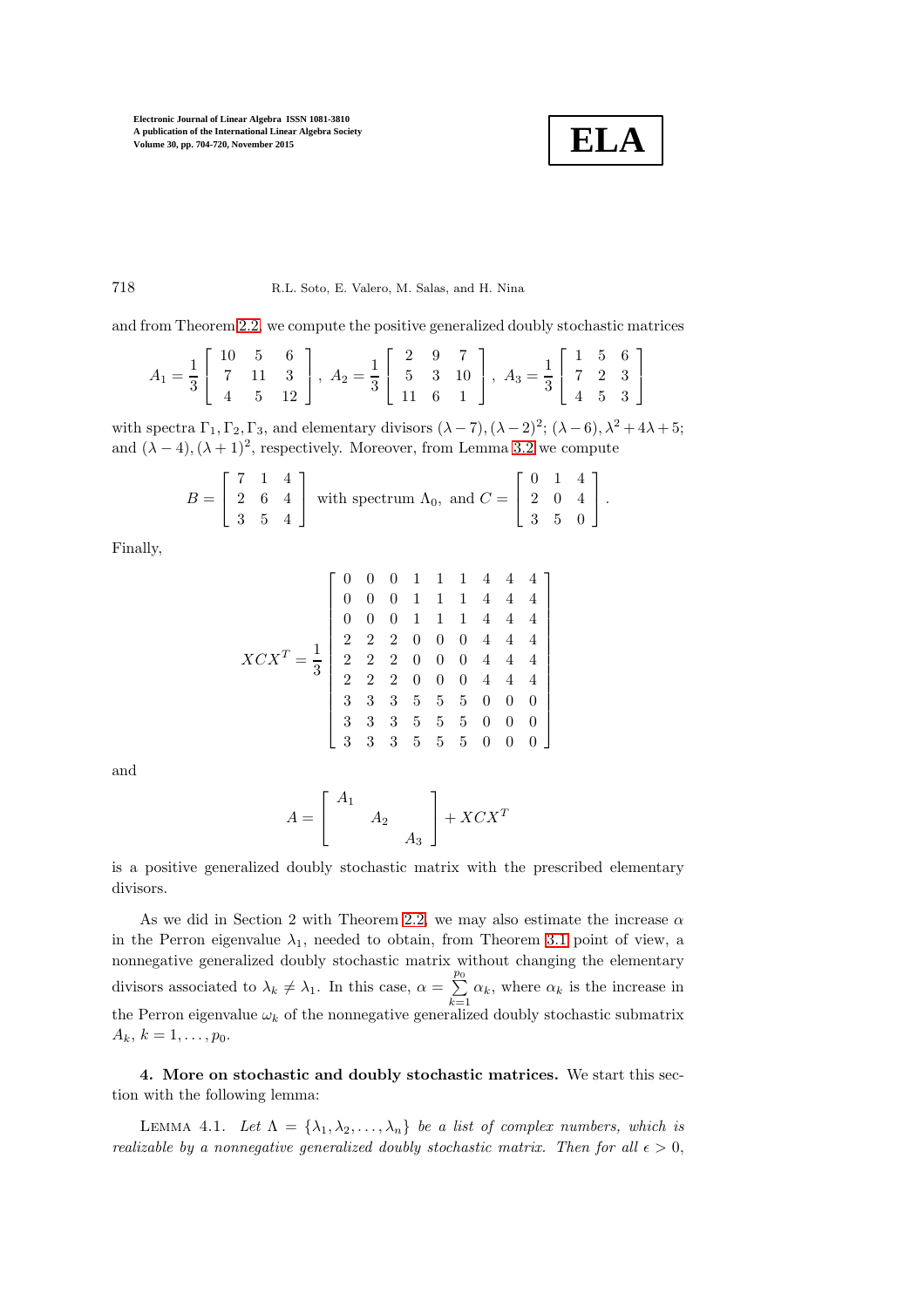

Nonnegative Generalized Doubly Stochastic Matrices With Prescribed Elementary Divisors 719

*the list*

$$
\Lambda_{\epsilon} = \{\lambda_1 + \epsilon, \lambda_2, \ldots, \lambda_n\}
$$

*is also realizable by a positive generalized doubly stochastic matrix.*

*Proof*. Let A be nonnegative generalized doubly stochastic with Perron eigenvalue  $\lambda_1$ . Let  $\mathbf{q}^T = (\frac{\epsilon}{n}, \dots, \frac{\epsilon}{n})$ . Then it is clear that  $A + \mathbf{e}\mathbf{q}^T$  is positive. Moreover,

$$
(A + \mathbf{e}\mathbf{q}^T)\mathbf{e} = A\mathbf{e} + \mathbf{q}^T \mathbf{e}\mathbf{e} = \lambda_1 \mathbf{e} + \epsilon \mathbf{e} = (\lambda_1 + \epsilon)\mathbf{e} \text{ and}
$$

$$
(A + \mathbf{e}\mathbf{q}^T)^T \mathbf{e} = A^T \mathbf{e} + \mathbf{q}\mathbf{e}^T \mathbf{e} = \lambda_1 \mathbf{e} + n\mathbf{q} = \lambda_1 \mathbf{e} + \epsilon \mathbf{e} = (\lambda_1 + \epsilon)\mathbf{e},
$$

and the result follows from Theorem [1.1.](#page-1-0)  $\square$ 

In  $[1]$  and  $[6]$ , the authors show that if A is a nonnegative irreducible matrix with a positive column or row, then  $A$  is similar to a positive matrix. The following result gives a sufficient condition on a list of complex numbers  $\Lambda = {\lambda_1, \ldots, \lambda_n}$ , for the existence and construction of a nonnegative generalized stochastic matrix with spectrum  $\Lambda$ , for each possible  $JCF$  associated with  $\Lambda$ .

<span id="page-15-1"></span>THEOREM 4.2. Let  $\Lambda = {\lambda_1, \lambda_2, \ldots, \lambda_n}$  be a list of complex numbers with  $\overline{\Lambda} = \Lambda$ ,  $\sum_{n=1}^{\infty}$  $\sum_{i=1} \lambda_i > 0, \, \lambda_1 > |\lambda_i|, \, i = 2, \dots, n.$  Let

<span id="page-15-0"></span>
$$
M = \max_{2 \le k \le n} \{0, Re\lambda_k + Im\lambda_k\};
$$
  

$$
m_k = -\min\{0, Re\lambda_k, Im\lambda_k, \}, \quad k = 2, \dots, n.
$$

*Then, if*

$$
\lambda_1 > M + \sum_{k=2}^n m_k,
$$

*there exists a positive generalized stochastic matrix with spectrum* Λ, *for each possible* JCF *associated with* Λ.

*Proof.* Let  $A \in \mathcal{CS}_{\lambda_1}$  be the initial matrix in Theorem [2.2,](#page-5-3) with diagonal JCF. Since [\(4.1\)](#page-15-0) holds, then we can take  $r_k > 0$ ,  $k = 2, \ldots, n$ , with  $r_1 = -\sum_{k=1}^{n}$  $\sum_{k=2} r_k$ , in such a way that the entries on the first row and first column of  $A + e^{T}$  are all positive. Then  $A + \mathbf{er}^T$  is diagonalizable irreducible nonnegative generalized stochastic. Hence, from the result in [\[1\]](#page-16-15), mentioned above,  $B = A + \mathbf{er}^T$  is similar to a diagonalizable positive generalized stochastic matrix, and from Theorem [1.1,](#page-1-0) there exists a positive generalized stochastic matrix with spectrum  $\Lambda$  and arbitrarily prescribed elementary divisors associated to  $\Lambda$ .  $\square$ 

COROLLARY 4.3. Let 
$$
\Lambda = {\lambda_1, \lambda_2, ..., \lambda_n}
$$
 be a list of complex numbers with  $\overline{\Lambda} = \Lambda$ ,  $\sum_{i=1}^{n} \lambda_i > 0$ ,  $\lambda_1 > |\lambda_i|$ ,  $i = 2, ..., n$ . Then, if the conditions (4.1) and (2.4),